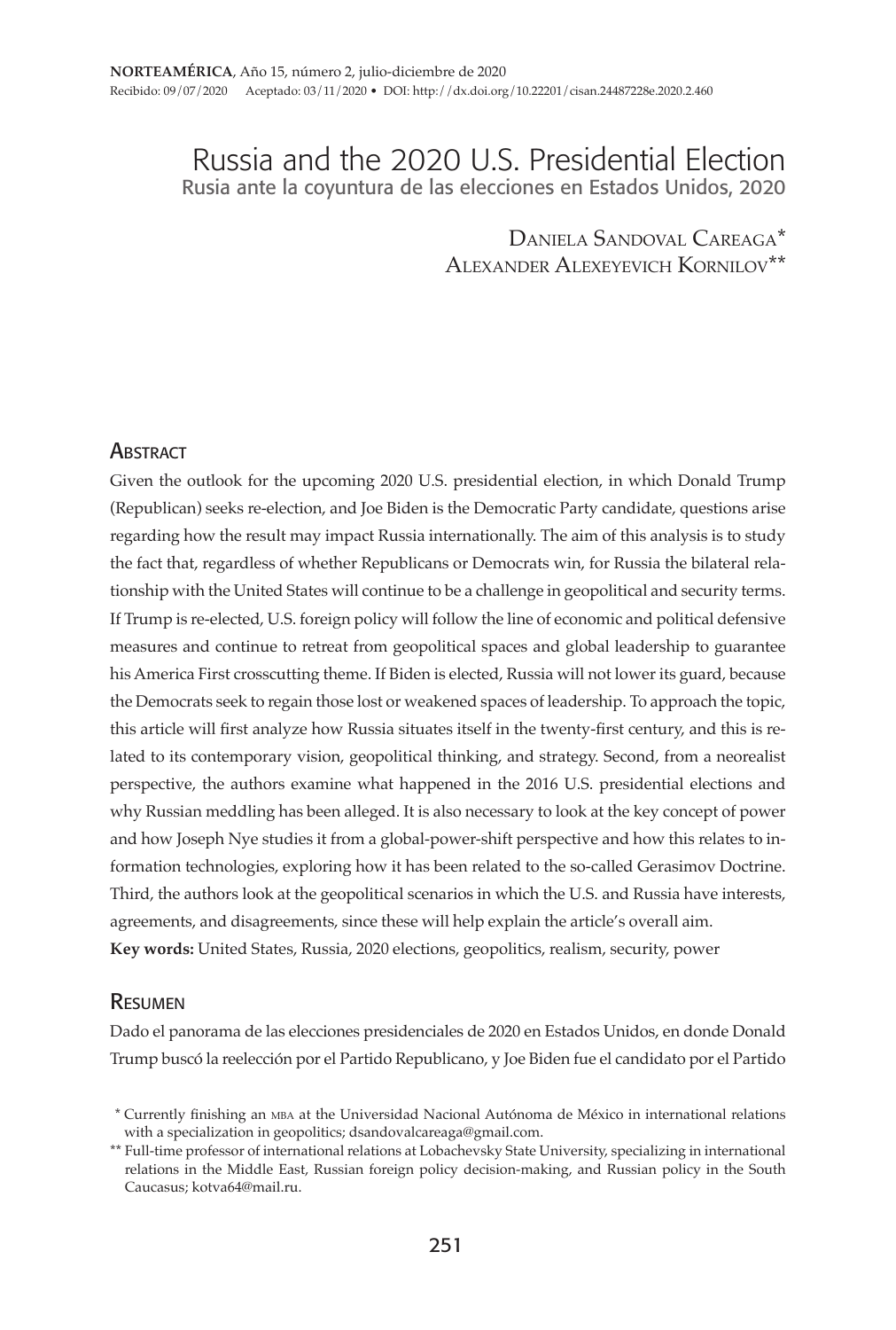Demócrata, surgen las interrogantes sobre cómo este resultado puede impactar a Rusia en el escenario internacional.

El objetivo de este análisis es estudiar que, sea la victoria republicana o demócrata, para Rusia la relación bilateral con Estados Unidos –en términos geopolíticos y de seguridad– seguirá siendo un reto. Si Trump es reelecto, la política exterior de Estados Unidos seguirá la línea de medidas defensivas –económicas y políticas–, así como la retirada de los espacios geopolíticos y de liderazgo global para garantizar su eje "America first". Si Biden es electo, Rusia no bajará la guardia, pues los demócratas buscan recuperar esos espacios de liderazgo perdidos o debilitados. Para estudiar este tema, este texto primero analiza cómo se sitúa Rusia en el siglo xxi, lo cual está relacionado con su pensamiento geopolítico y estrategia contemporáneos. En segundo lugar, desde una perspectiva neorrealista, el documento examina lo que sucedió en las elecciones presidenciales de Estados Unidos de 2016 y por qué se responsabiliza a Rusia. También es necesario abordar el concepto clave de poder y cómo Joseph Nye lo estudia desde una perspectiva global, su relación con las tecnologías de la información, y cómo se le ha relacionado con la llamada Doctrina Gerasimov. En tercer lugar, el documento continúa con los escenarios geopolíticos donde Estados Unidos y Rusia tienen intereses, acuerdos y desacuerdos, ya que éstos ayudarán a explicar el objetivo de este artículo.

**Palabras clave:** Estados Unidos, Rusia, elecciones 2020, geopolítica, realismo, seguridad, poder.

#### **INTRODUCTION**

November 3, 2020 is election day in the United States. After the first phase of the presidential election cycle, which includes primaries and caucuses, two candidates are bidding for the U.S. presidency: Joe Biden for the Democratic Party, and Donald Trump for the Republican Party, running for his second term as president. The relevance of this election lies in the difference between these two candidates. However, questions arise regarding bilateral relations with Russia: In what scenario will this relationship develop if Biden takes up residence in the White House or if Trump remains, given Vladimir Putin's intention to extend his mandate until 2036 and the difficulties these two countries have had?

Given the need to study this event from the Russian perspective in order to understand the bilateral relationship, this article will first analyze how Russia situates itself in the twenty-first century, and this is related to its vision, geopolitical thinking, and strategy today. This matter leads us to the second part, the analysis of what happened in the 2016 U.S. presidential elections and why Russian meddling has been alleged, given how it has been related to the new information technologies. The 2016 U.S. election provides an appropriate context for a neorealist perspective since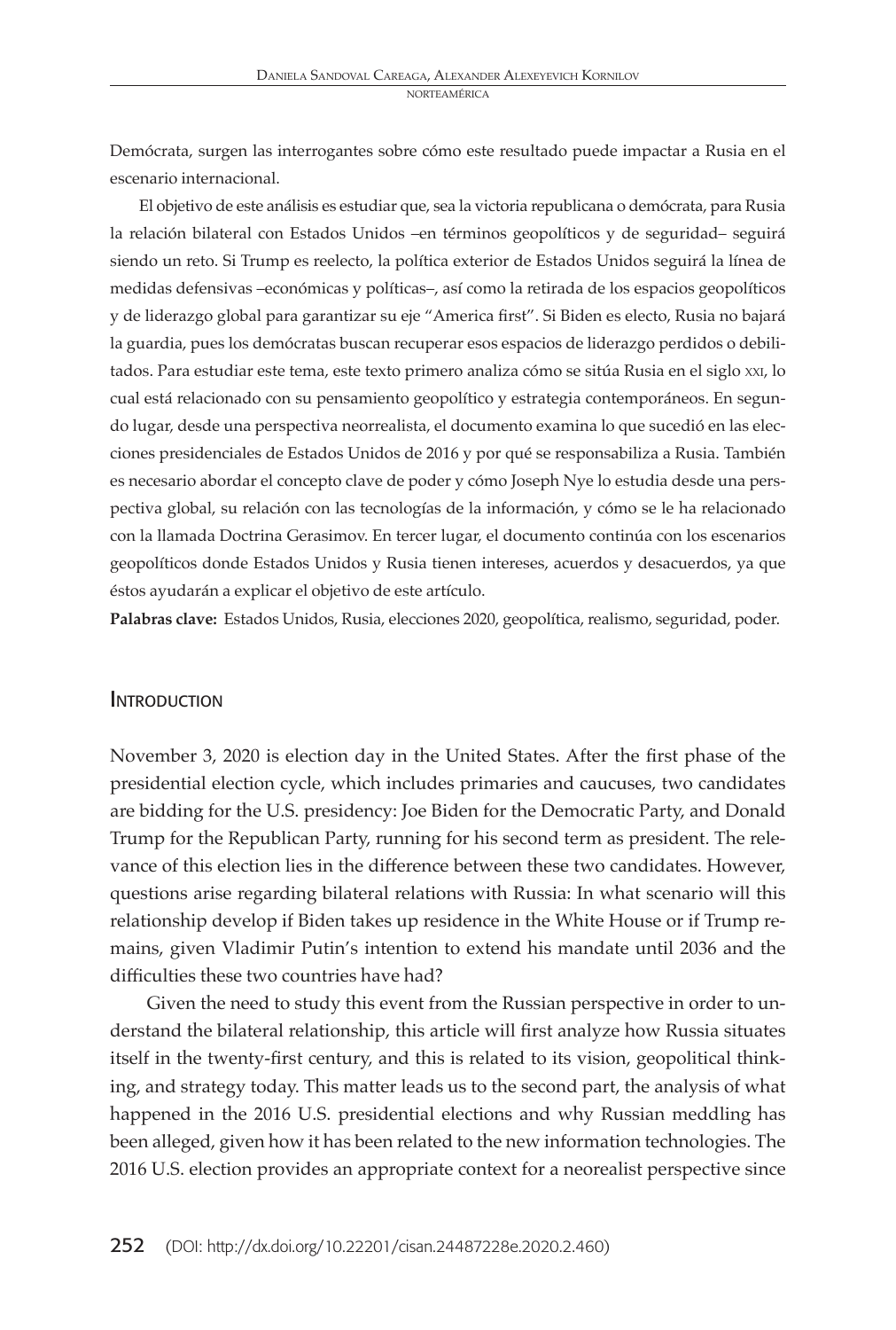it involves the election's security and a threat to U.S. sovereignty. This is relevant since the predominant discourse has been that Russia benefits from Trump's presidency to the point of meddling in that country's democratic process. It is also necessary to examine the key concept of power and how Joseph Nye studies it from a global power-shift perspective and how it is related to information technologies, exploring how it has been related to the so-called Gerasimov Doctrine.

After studying how Russia stands in the twenty-first century and what happened in 2016, the article continues with the geopolitical scenarios in which the U.S. and Russia have interests, agreements, and disagreements, since these will help explain the article's ultimate aim: establishing that, whether Republicans or Democrats win, for Russia, the bilateral relationship with the U.S. in geopolitical and security terms will continue to be a challenge. If Trump is re-elected, U.S. foreign policy will follow the line of defensive economic and political measures as well as its retreat from geopolitical spaces and global leadership to guarantee his America First central slogan. If Biden is elected, Russia will not retreat from the international arena, because the Democrats seek to regain those lost or weakened leadership spaces and because Russia has defined a pragmatic geostrategy for at least the next decade.

# PLACING THE RUSSIAN FEDERATION IN THE TWENTY-FIRST CENTURY

Russia returned to the international scene in 2014 with the conflict in Syria and the Crimea issue. Nevertheless, its public reappearance can be situated prior to that, since the time of the Obama administration and the "Russian Reset." The international community was keen to believe that early twenty-first-century Russia would totally embrace "Western values," even more so after the disintegration of the Union of Soviet Socialist Republics (ussr) and the Yeltsin era, but the new president offered another vision. Vladimir Putin became the Russian president in 2000, but it was not until 2008 that his administration showed the first hints of defiant military muscle in the war with Georgia.

Barack Obama's "Russian Reset" strategy began in 2009, a period when Putin became the Russian prime minister and Dmitry Medvedev the president. This strategy consisted of restarting the bilateral relationship with Russia with a clean slate. The person in charge of carrying out this diplomatic move with Russian Secretary of Foreign Affairs Sergei Lavrov was U.S. Secretary of State Hillary Clinton, who later lost the election to Trump despite winning the popular vote (Nieto, 2018: 95). For this sole purpose, the Bilateral Presidential Commission between Russia and the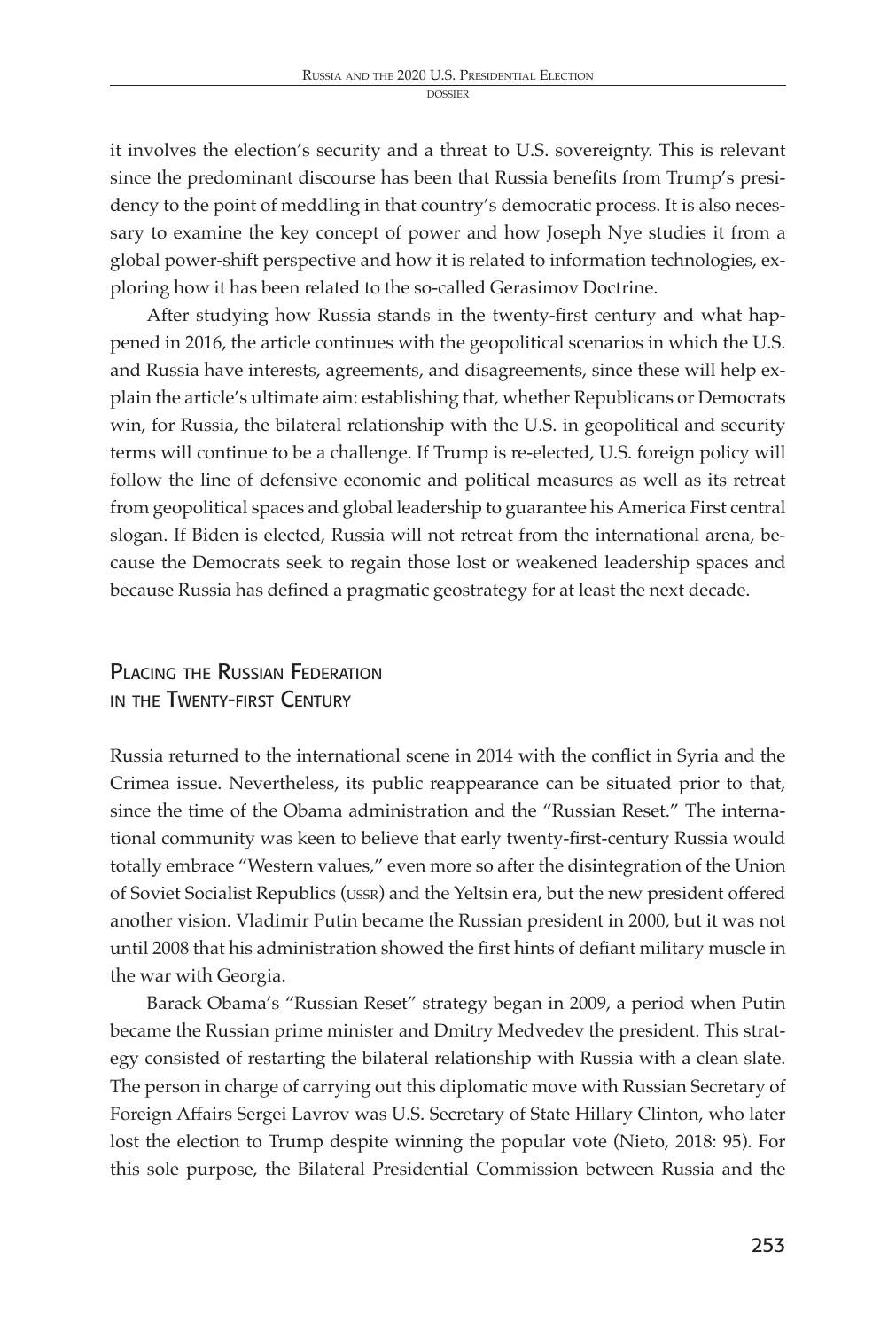United States was created, but it stopped working in 2014 because of the Crimean conflict (Dougherty, 2017). This reset period was important because of the following events: the New start 2010 agreement to reduce strategic weapons, the Afghanistan cooperation talks, the sanctions against Iran, and Russian "neutrality" regarding the North Atlantic Treaty Organization (nato) intervention in Libya in 2011 –at that time Russia neither agreed nor disagreed on the matter.

The Obama administration made other efforts to improve this reset, like the initial minor importance given to the Ukraine situation (the 2014 Maidan revolts) on the U.S. agenda (Nieto, 2018: 95). Nevertheless, in the end, this issue caused tension between the two countries, since the Kremlin also accused Hillary Clinton of being responsible for encouraging those revolts and, therefore interfering in Russian affairs. Even though both administrations had shared concerns on topics such as counterterrorism or cybersecurity (a result of the G-8 talks in Ireland in 2013), issues still remained unsolved such as nato accepting former Soviet countries, the different goals and interests each country has in Syria, and Crimea's return to Russian jurisdiction (Nieto, 2018: 96; Gromyko, 2020). However, despite the reset button, Obama had to issue executive orders that sanctioned any individual (politicians, entrepreneurs, bankers) who contributed to destabilizing the Ukraine. Among the "Crimea sanctions" was the expulsion of Russia from the G8 for its actions against the Ukraine, turning it into the G7. The reset button did not work; however, Russia was again in the spotlight.

It is important to remark that after a hiatus from the presidency, Putin returned to power in 2012 with a strong, patriotic narrative that encouraged Russia's historical and geopolitical role in the world. The "motherland" has been a continuum in Russian politics ever since it was an empire. This time, Putin and his administration had started to work on a different vision, basically a "Russian way." This geopolitical and geo-economic vision of a Greater Russia involves its seeking to go global pragmatically, not leaning entirely on Asia or Europe (the Atlantic tendency), but returning to its Eurasian essence, being careful of key geopolitical spaces and creating partnerships around the globe. This goal is present in the third General Provision of the 2016 *Foreign Policy Concept of the Russian Federation*, and further developed in the second chapter of this same document (Ministry of Foreign Affairs of the Russian Federation, 2016).

This geopolitical narrative and official stance explain Russia's pragmatism regarding the recognition of territories such as South Ossetia and Abkhazia and the annexation of Crimea, since it justifies Russia's moves in Georgia and the Ukraine. According to NATO's Membership Action Plan (MAP), the door to NATO is always open for those aspirants who fulfill the criteria for membership. One key element for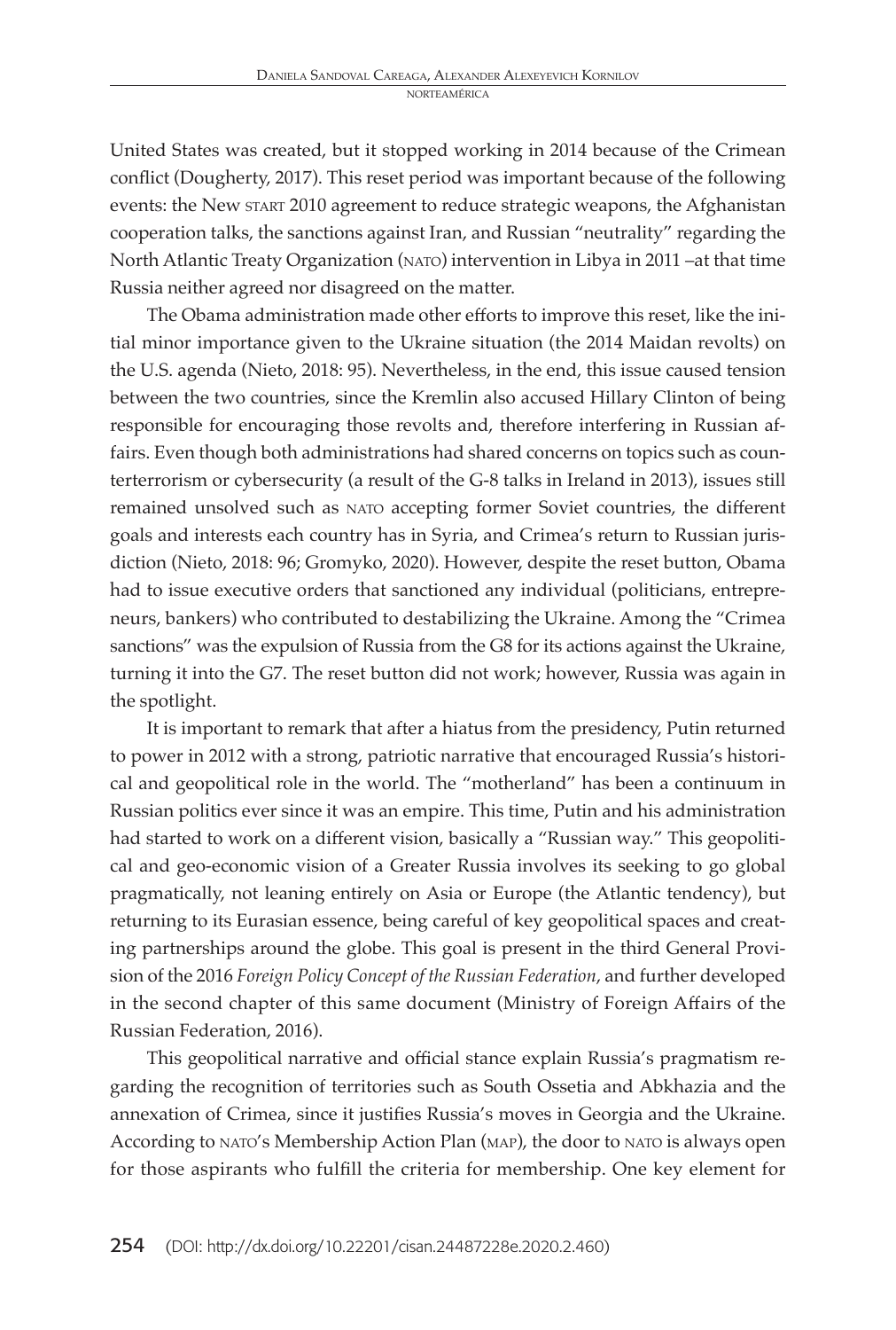understanding what Russia wanted to achieve in a geostrategic move against nato's expansion is in the map's first criteria, which involves political and economic issues (nato, 1999). The aspirants, such as Georgia and Ukraine, are expected to settle their international disputes peacefully, and this includes territorial disputes. They also had "to settle ethnic disputes or external territorial disputes including irredentist claims or internal jurisdictional disputes by peaceful means in accordance with the Organization for Security and Co-operation in Europe (osce) principles and to pursue good neighborly relations" (NATO, 1999).<sup>1</sup> Russia reacted to these two countries' nato candidacy –and therefore to nato's expansion– by taking advantage of their internal problems causing an international territorial dispute and preventing them from meeting the aforementioned criteria.

This has contributed to an old narrative of Russia being the enemy of the West and wanting to invade its former Soviet space, a narrative that has reached the point of categorizing any U.S.-Russia confrontation (economic, diplomatic, political, cultural) and any nato-Russia geopolitical tension as a "New Cold War." It is important to state that trying to revive the Cold War logic is attempt with no solid foundation to bring back a historical period, a classical geopolitical competition in a bipolar and ideological confrontation between two super-powers, which played out in substantially different circumstances (National Research University Higher School of Economics, 2018). Moreover, no matter which administration we study, "The U.S. has an idea or perception of what Russia ought to be and not what Russia is" (Matos, 2020). This is consistent with Erich von Drygalski's idea that "We must see foreign nations as they really are, not as we would like them to be," referring to Russia and its relationship with the West (Haushofer, 1998: 35).

Russia's idea of itself is even more complex than the description of it as a regional power that wants to be global. Russia relies on its geopolitical role and relevance and its spatial identity. Here, we need to examine the foreign policy perception still present within Russian political elites. We should not forget the heritage of the Russian empire and the Soviet Union. President Putin does this intentionally when he reiterates that the ussr's collapse was the largest geopolitical catastrophe because it was followed by the breakdown of the balance of power. Also, when he participated in the unveiling ceremony of the monument to the Peacemaker Tsar Alexander III, his words are clear, "Russia has only two allies, its army and navy." According to Putin, Alexander III stood up for the country's interests directly and openly,

<sup>&</sup>lt;sup>1</sup> For more in-depth information, see the NATO website, https://www.nato.int/nato-welcome/index\_ es.htmland, the Washington Summit nato Guide from April 1999, available at https://www.nato.int/ docu/rdr-gde/rdrgde-sp.pdf.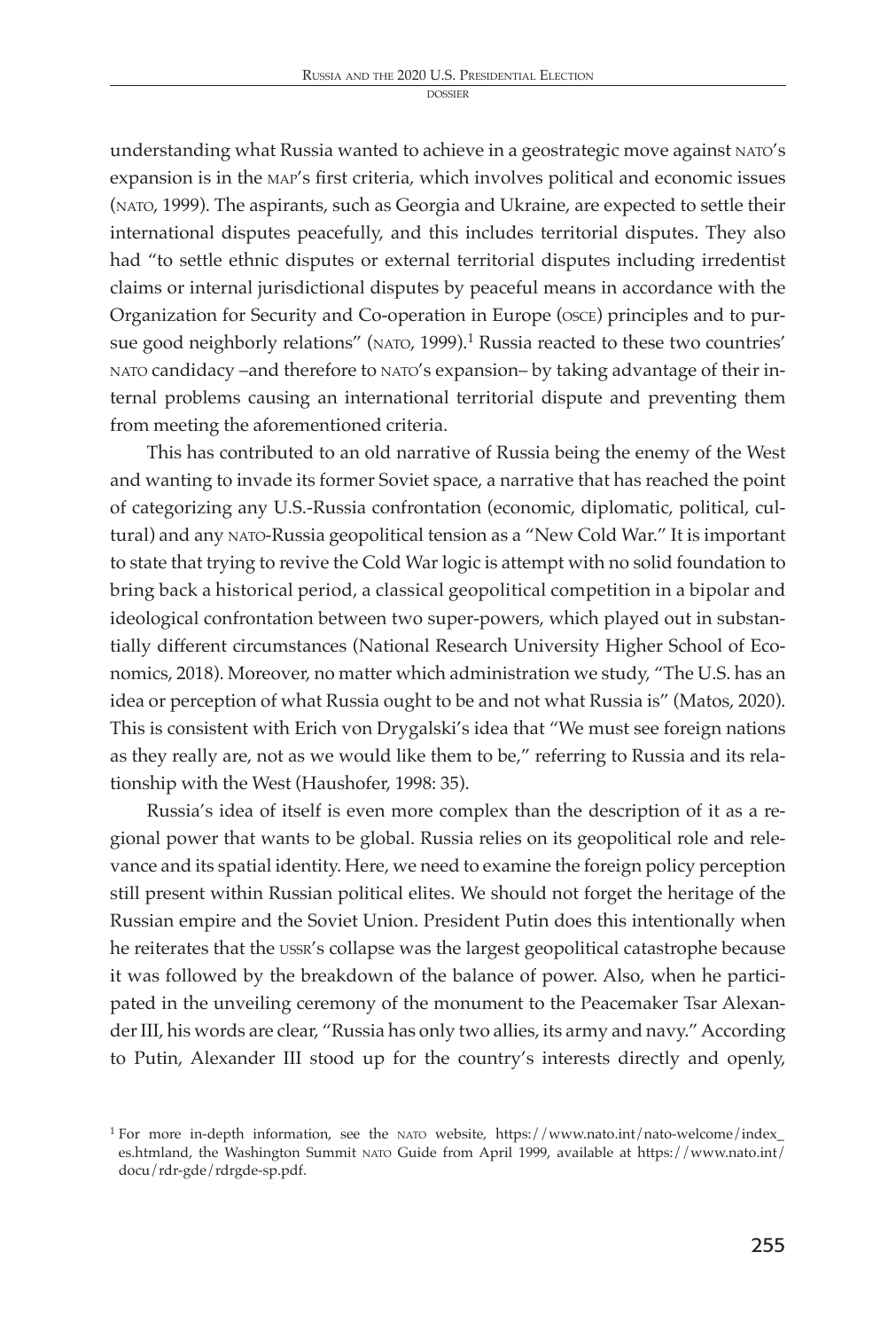and that policy ensured the growth of Russia's influence and authority in the world (Putin, 2017).

The current Russian administration is convinced that the country is called upon to play a unique role in the world, namely to be "the protector of others and defender of many," like the Slavic people and the Christians in the Middle East. We can see here the influence of Russian *émigré* writer Ivan Ilyin and the contemporary geopolitical thinker Alexander Dugin, among others; but the fact is that the mentality of empire or great power continues to be very much alive among Russian decision-makers.

Despite the fact that realists and neorealists maintain that the international structure is more important than individuals, in the international arena the following question is relevant: When are the actions of individuals likely to have a greater or lesser effect on the course of events? Here, it is appropriate to briefly refer to Margaret Hermann's studies regarding how individuals (decision-makers, heads of government) affect a country's foreign policy. Historically, Russian individuals have dictated foreign policy and strategic doctrines; examples are Peter the Great; Catherine the Great; Alexander III; historians and geographers like Nikolai Karamzin, Petr Savistki, and Vladímir Ivanovich Lamansky; and decision-makers like Breznev and Gorbachev. In this case, Margaret G. Hermann's studies can help explain why Putin became the key figure of this twenty-first century Russia. According to Hermann, individuals matter in the making of foreign policy; leaders do make a difference. Whenever there is a leadership change in a major power, like the U.S. or Russia, studies and analyses are made of the impact in their foreign policy.

According to Hermann (1980), individual actions and perspectives affect the course of events when one or many of the following situations regarding political institutions is present: when they are young, unstable, in crisis, or collapsed or when institutional constraints are limited. In the case of Russia, since the process of Glasnost and Perestroika began, and after the ussr collapsed, its political institutions were in crisis, and when Putin came to power, this new country had young institutions plus an unstable framework. This context gave Putin the chance to progressively orient himself as an independent leader, above all after 2012.

Following Hermann's analysis, Putin displays a high level of nationalism, with strong emotional ties to the nation and its patriotic discourse, a high level of perception of control (being able to influence the nation), and has presented a need for affiliation (the concern for establishing and maintaining approachable relationships with other spheres and nations).<sup>2</sup> Adding Hermann's study to a neorealistic approach and the fact that Russia is a multinational entity with complex intertwined territories

<sup>2</sup> For more in-depth information regarding personal characteristics of individual leaders, see Margaret G. Hermann (1980: 7-46).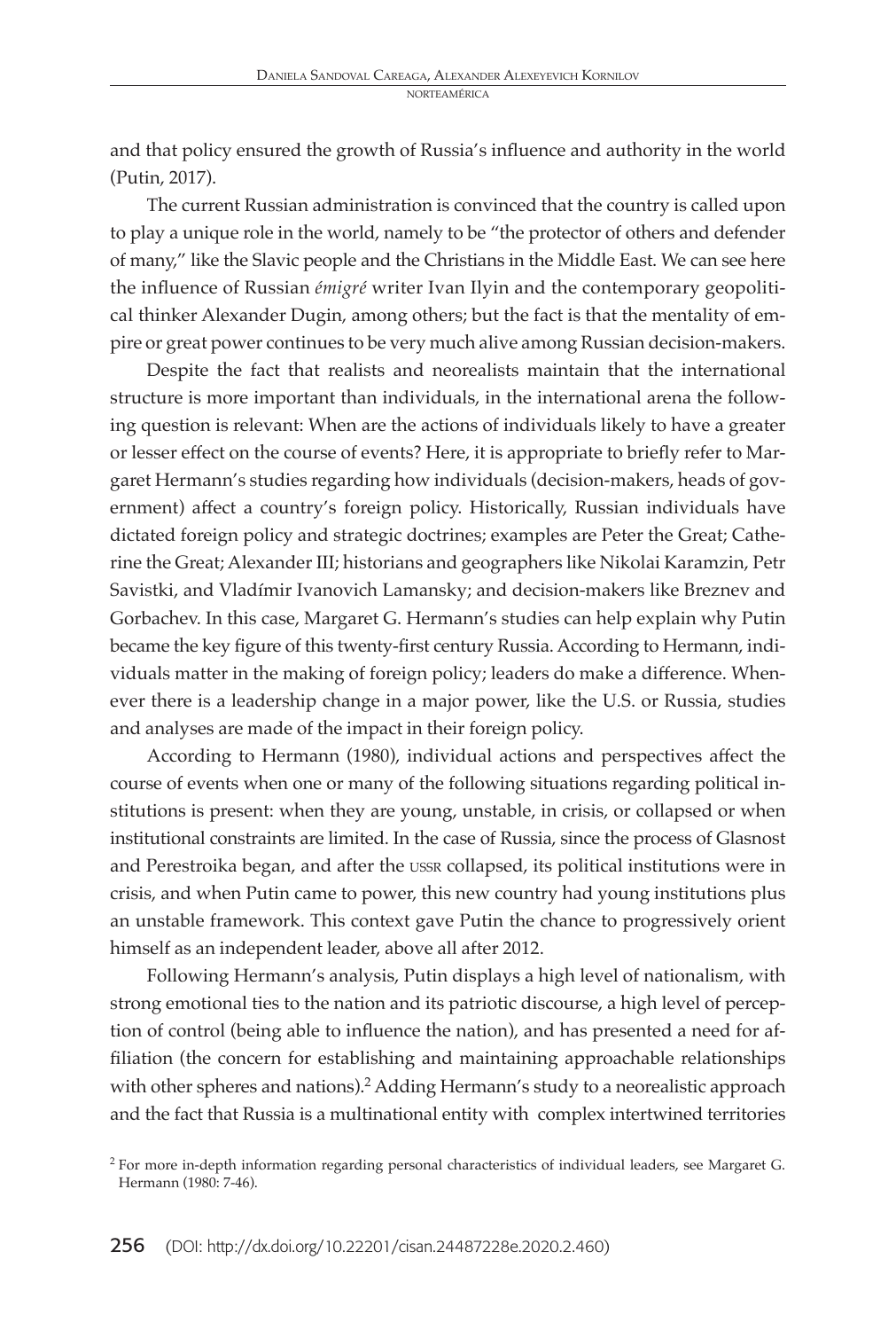whose geopolitical dynamics intersect with the historic legacy of the ussr, it is important to note that, since 2000, a *de facto* unitary state has been formed, thanks to the federalist dynamic imposed on the whole territory under Putin's administration.

However, Russia has gone through different stages, and this has had an impact on the shaping of its territory in the construction of its spatial identity and its pragmatic stance in the twenty-first century. Its power dynamics have played out amidst this: from the Rus of Kiev to the dominion of the Golden Horde over the Rus; from the birth of Russia to the arrival of the Romanovs; and through the communist period until now. This spatial identity relies on a vital space even beyond the boundaries established by politics over time, and that relationship between space and population is linked to the patriotic principle of the Russian people.

The historic fate [of Russia] was to become the largest contiguous political unit in the world and to expand throughout Northern Asia. The territory was distant from both Western Europe and the Mediterranean world. . . . During the first 700 years, its status as a peripheral country was strengthened by its adherence to the minority Orthodox Christian faith. Under Peter the Great, Russia became part of Western culture and henceforth took part in all phases of it, beginning with the Enlightenment . . . . Russia's accelerated industrialization starting in 1860, and then, for most of the twentieth century, Marxism reordered Russian society and territory. (Buskovitch, 2012: 11)

Russian geopolitical and geo-strategic interests throughout its history have not only been about invading, occupying, or defending tangible spaces, or about exploiting or not exploiting resources. They also involve monitoring the *status quo* in key areas and reconciling interests where there is no winning scenario or in non-vital areas with the intention of focusing efforts on what is essential. This shaped the spatial identity of the Russia that we know today and is the heart of its geopolitical pragmatism. Its multiple expansions –even including the Cold War outer-space race– and loss of territories and spaces throughout its historical stages, have forged an idea and an ideal of greatness, of an almost millennial and Slavophilic origin that has a territorial meaning that has had geographic and diachronic continuity with other empires that have vanished with time. It is the spatial idea of the land of the Rus that has survived, and that Russian Land (the Russian concept of *Zemliá*) is present in the vision of Vladimir Putin and the Great Russia project.

According to this vision, Russians have categorized spaces where the limits are not necessarily those of the proximity of state sovereignty. Such is the case of the creation of geopolitical areas of influence that become part of their thought and territorial identity; they become the spatial meta-narratives, such as Eurasia, the Euro-Atlantic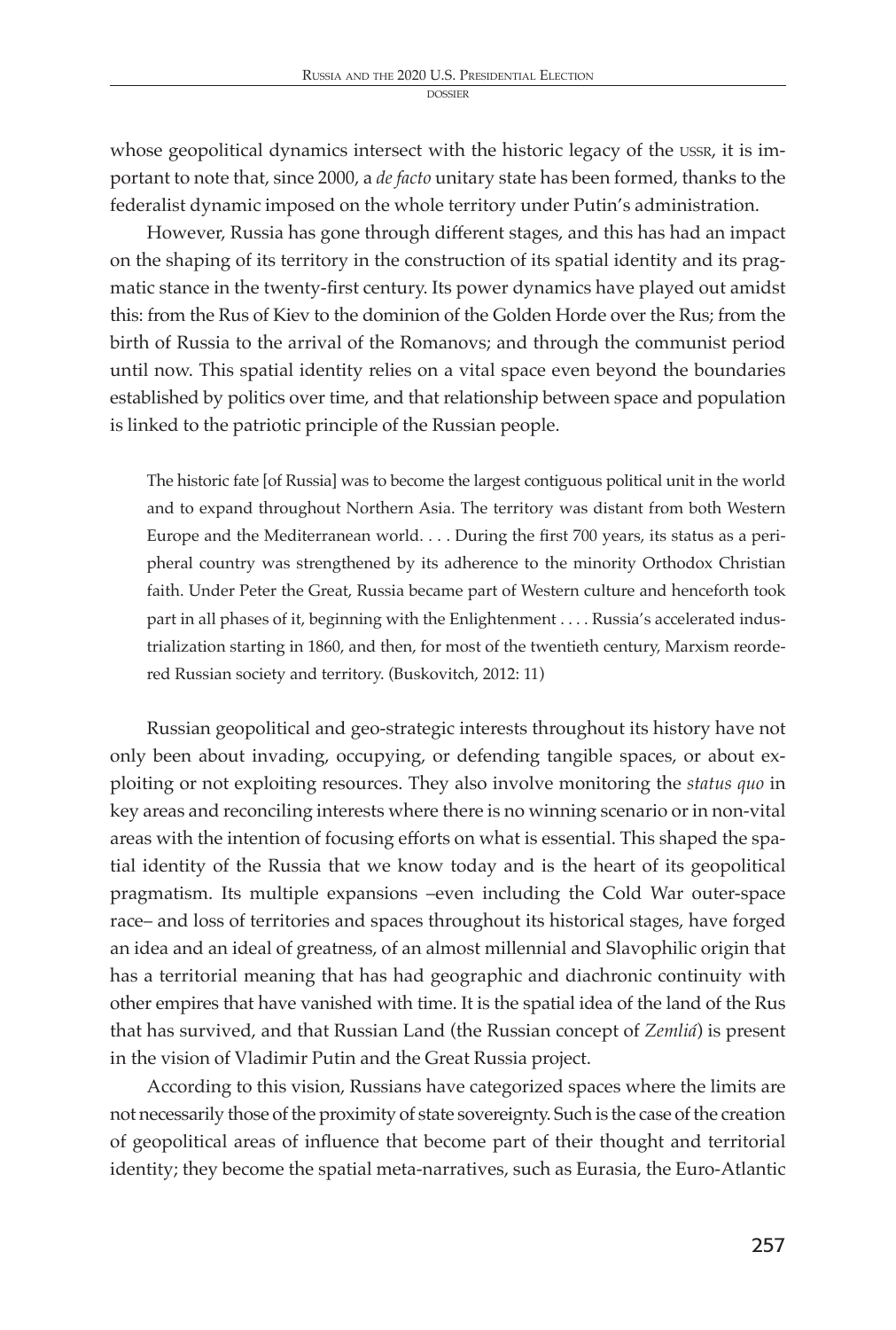space, the former Soviet space, geopolitical scenarios, or the Russian Far East (Trenin, 2001: 75-79).

Following Dmitri Trenin, this geopolitical engineering merged into spheres of influence that gave, first to the ussr and now to Russia, a strategic depth in the military and political spheres (Trenin, 2001: 78). He argues that Russia belongs to different *geopolitical faces*, more related to its spatial and not just territorial identity, that are linked to its foreign policy objectives and defense of interests, including the extension of its interests beyond the Atlantic and Pacific Oceans.

In this sense, Russian geopolitics, both traditional and contemporary, take into consideration these fundamentals:

- 1) Russia occupies the largest territory in the world; this means it has a major capacity of projecting its power and territory.
- 2) It occupies an incredibly special geographical location, which was and still is important to Russian geographers and decisionmakers: Mackinder's Heartland. It is the core even for Spykman's geopolitical theory. The land of the Russian Empire, the ussr, and the Russian Federation was always in the middle of the competition between land powers and sea powers.
- 3) Russian long-standing geopolitical traditions continue to influence its current geostrategy, and a historical constant factor has been *expansion*: first, regarding territory; second, regarding its ideology and influence; and third, and currently, its areas of interest (National Research University Higher School of Economics, Russia, 2018).

Russian geopolitics has been driven by decision-makers, political practitioners, and different doctrines, as shown in Figure 1. The Zhdanov Doctrine was the response to Churchill's Iron Curtain. It was established after Andrei Zhdanov, third secretary of the ussr Communist Party, delivered a speech recognizing the world had been divided in two blocs: the imperialist bloc (U.S., Western Europe) and the democratic bloc (ussr, Eastern Europe). The Brezhnev Doctrine was useful for justifying the Soviet move in Czechoslovakia in 1968, and the Sinatra Doctrine was mainly Gorbachev's policy of allowing Warsaw-Pact-member countries to solve their domestic issues without Soviet intervention. The Primakov Doctrine defined the Russian foreign and defense policies for over 20 years and projected it as an indispensable actor with an independent foreign policy in a multipolar world, but opposed to nato's expansion. We will study further this doctrine in the second part of this article, when contrasting it to the Gerasimov approach and explaining why it is related to the alleged meddling in the 2016 U.S. elections. Finally, contemporary geopolitics still takes into consideration Russia's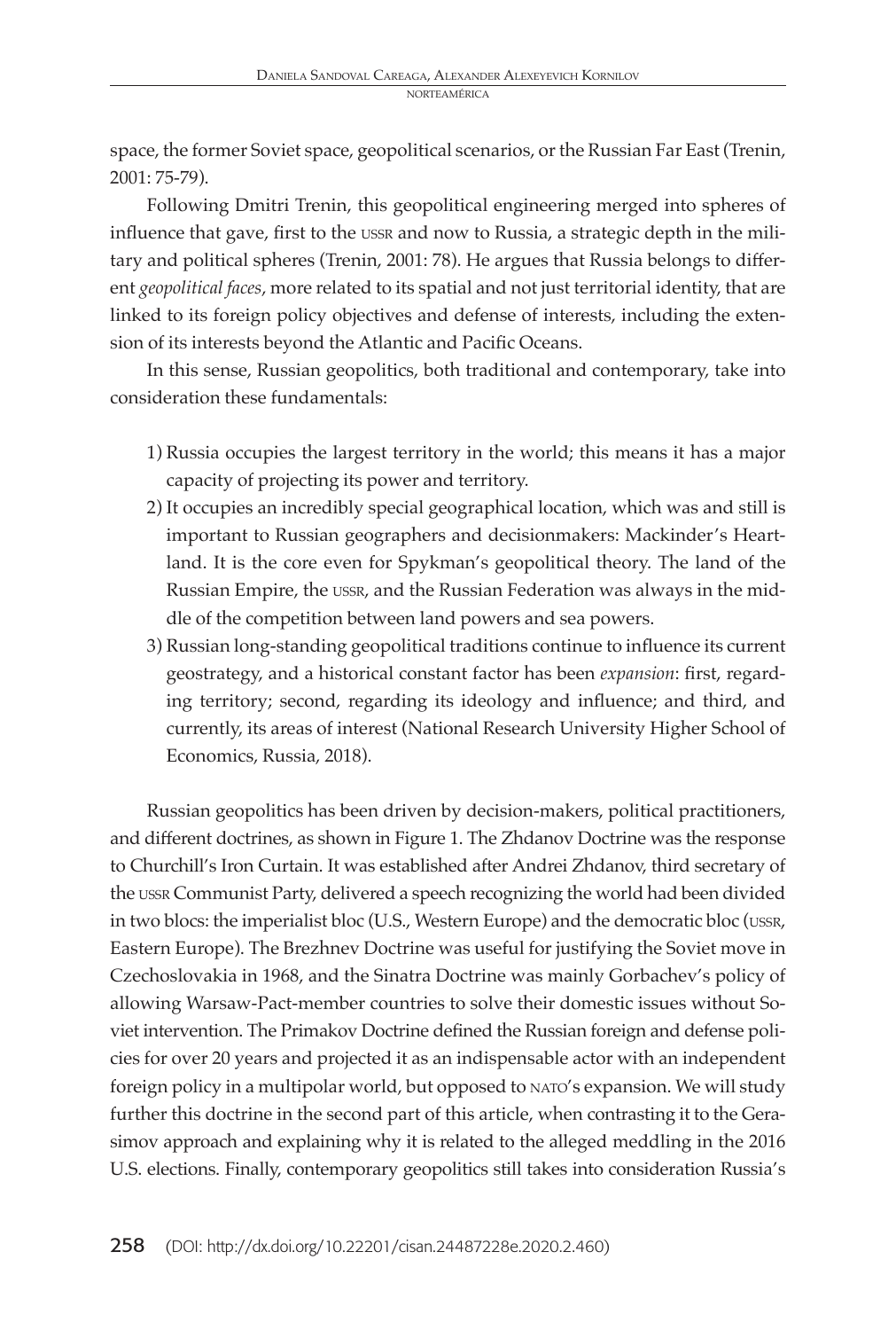**DOSSIER** 

world location in the Heartland as a relevant concept, but also keeps in mind the Primakov Doctrine, adding it to non-traditional expansion but seeking a balance of power by establishing strategic partnerships worldwide for a Greater Russia.

| <b>Imperial Russia</b>                                                                                                                                                                                                                                                                                                                             | <b>USSR</b>                                                                                                                                                                                                                                                                                                                                                                                  | Post Cold War Period                                                                                                                                                                                                                                                                                                                                                                                                                                                                                                                      | 21st century                                                                                                                                                                                                                                                                                                                                                                                                                                                                                                                                                   |
|----------------------------------------------------------------------------------------------------------------------------------------------------------------------------------------------------------------------------------------------------------------------------------------------------------------------------------------------------|----------------------------------------------------------------------------------------------------------------------------------------------------------------------------------------------------------------------------------------------------------------------------------------------------------------------------------------------------------------------------------------------|-------------------------------------------------------------------------------------------------------------------------------------------------------------------------------------------------------------------------------------------------------------------------------------------------------------------------------------------------------------------------------------------------------------------------------------------------------------------------------------------------------------------------------------------|----------------------------------------------------------------------------------------------------------------------------------------------------------------------------------------------------------------------------------------------------------------------------------------------------------------------------------------------------------------------------------------------------------------------------------------------------------------------------------------------------------------------------------------------------------------|
| · Territorial<br>expansion<br>• Russia as a<br>continental state<br>surrounded<br>by continental<br>powers in<br>Europe and Asia.<br>The strategy<br>was to expand.<br>• Imperial historian<br>Nikolai Karamzin:<br>geographers Petr<br>Savistki<br>and Vladímir<br><b>Ivanovich</b><br>Lamansky +<br>Traditional geo-<br>politics<br>of Mackinder | · Ideological<br>expansion<br>• Expansion of<br>communism to<br>other countries<br>and even to other<br>regions, which<br>were not only<br>in Furasia. The<br>USSR remained a<br>Eurasian country<br>and it focused on<br>security issues<br>and on developing<br>economic<br>relations.<br>• Traditional<br>Mackinder thinking<br>$+$ 7 $hd$ anov<br>Doctrine +<br><b>Brezhnev Doctrine</b> | • Recover power<br>projection and<br>establishment of a<br>collective security<br>institution (CSTO)<br>• New period of<br>Russian history but<br>this did not add allies<br>New states appeared<br>along the Russian<br>border. For a long<br>time, the states had<br>been part of either<br>the USSR or the<br>Russian Empire.<br>So, these new states<br>have historical claims<br>and tensions.<br>• Sinatra Doctrine<br>• Beginning of Primakov<br>Doctrine + controversial<br>Gerasimov Military<br>Perspective (not a<br>doctrine) | • Areas of interest<br>from a global<br>perspective<br>· Russia remains a<br>traditional continental<br>power, but moving<br>to a multipolar world.<br>The aim of Russia<br>is to carry out a<br>multi-vector foreign<br>policy within the<br>semantic rows/<br>guidelines<br>of generating<br>cooperation abroad<br>(the equivalent to<br>Nye's soft power).<br>· Primakov Doctrine<br>• Geostrategy includes<br>geo-economics<br>• Ministry of Foreign<br>Affairs headed by<br>Sergei Lavrov +<br>Vladimir Putin's<br>Greater Russia (Russia<br>goes global) |

Figure 1 MAIN RUSSIAN GEOPOLITICAL STAGES

Sources: Developed by Daniela Sandoval Careaga, using data from Laruelle (2012); National Research University Higher School of Economics (2018); Gerasimov (2013); and Kemaev (2020).

# THE 2016 U.S. PRESIDENTIAL ELECTIONS

A democracy is only as resilient as its people. For generations, our society has protected free press, free speech, and free thought. Today, actors such as Russia are using information tools in an attempt to undermine the legitimacy of democracies. Adversaries target media, political processes, financial networks, and personal data. (The White House, "National Security Strategy," 2017)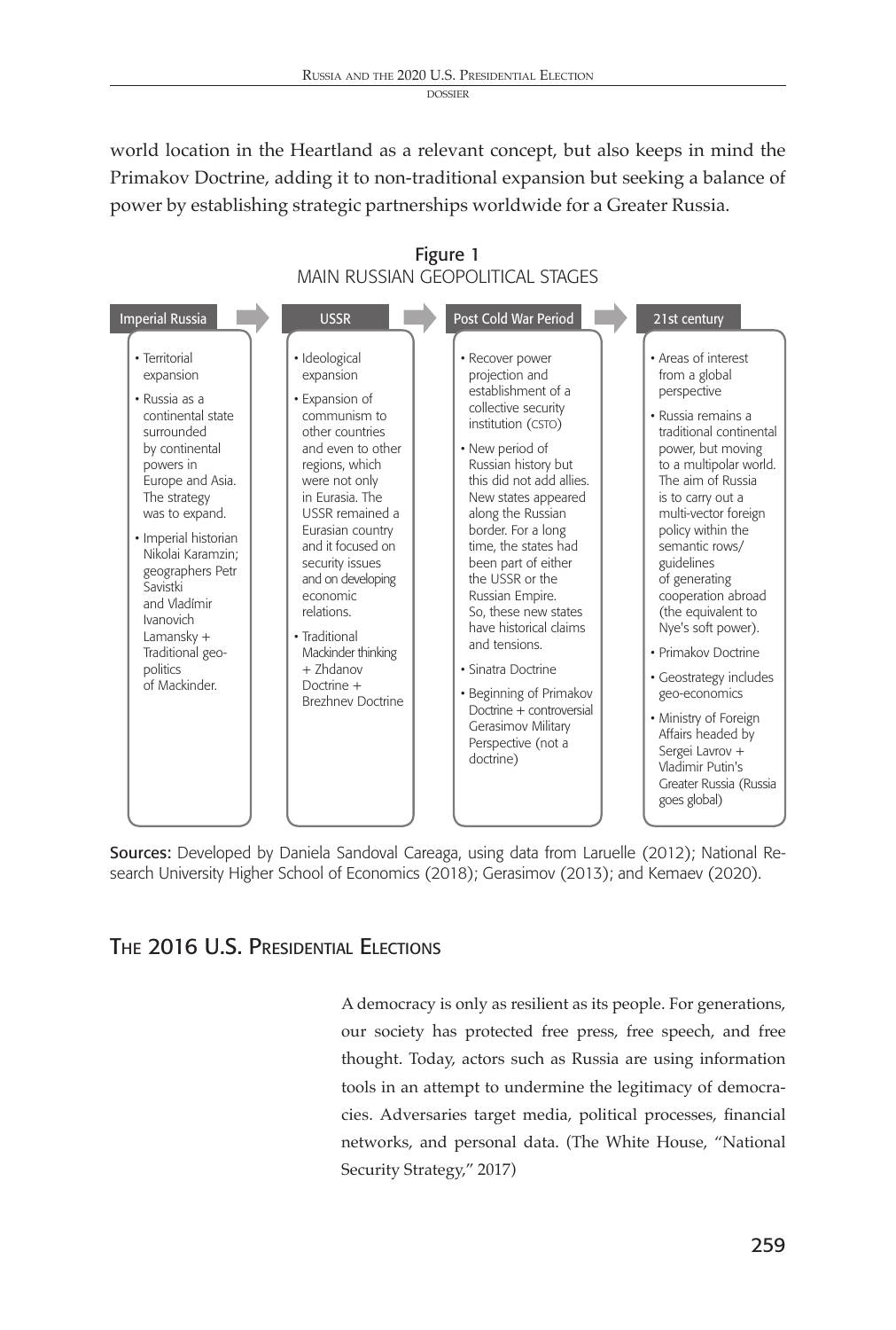As stated above, there is a more complex idea behind Russian foreign policy than simply being "the other" for the United States. The shared U.S. and NATO vision regarding Russia is that it wants to undermine Europe and North America and seeks to destabilize their democracies to favor its own position, aiming to follow an "operationally opportunist approach" (nato, 2018: 1). The nato General Report about this issue states,

Wherever Russian meddling has been suspected, hackers and trolls have demonstrated a sophisticated understanding of the anxieties that divide a country. In the United States, Russian operatives purchased advertisements that inflamed religious and political grievances to undermine its civil society. In Germany, Russian bot networks exploited debates over the government's refugee policies to try to weaken Chancellor Angela Merkel (Meister, 2016). Moreover, in Spain, Russian media and Russian bot networks fanned Catalonian separatism. These incidents show Russia's use of technology to weaken a sitting government, undermine the opposition, or make liberal democracy appear undesirable. (nato, 2018: 2)

According to the U.S. government and the investigations, during the 2016 elections, Russian agents posed as U.S. citizens using Facebook and Twitter to spread biased information or fake news. "John Kelly, the founder of a social media marketing firm, noted that [t]he Russians aren't just pumping up the right wing in America. They're also pumping up left-wing stuff –they're basically trying to pump up the fringe at the expense of the middle" (nato, 2018: 2). In short, for the U.S., Russia wants to shape international affairs in its favor via the manipulation of information through social media that send messages that would radicalize the U.S. population. We can see this behavior also in the fact that Russia allegedly helped the Brexit campaign, thus trying to weaken NATO.

The U.S. 2016 presidential election was then the most relevant case of Russian meddling in elections, involving theft and selective dissemination of information, a propaganda campaign, and efforts to hack into voting systems across the country, according to the U.S. Congress (nato, 2018: 4). Along with official documents and the NATO report,

Russian officials launched a propaganda and misinformation campaign that relied on state-funded media, third-party intermediaries, and paid trolls. Throughout the campaign, the fictitious DCLeaks and Guccifer 2.0, as well as WikiLeaks, contacted journalists and published e-mails, private phone numbers, campaign documents and other documents . . . controlled by the Russian GRU [the Russian Main Intelligence Directorate].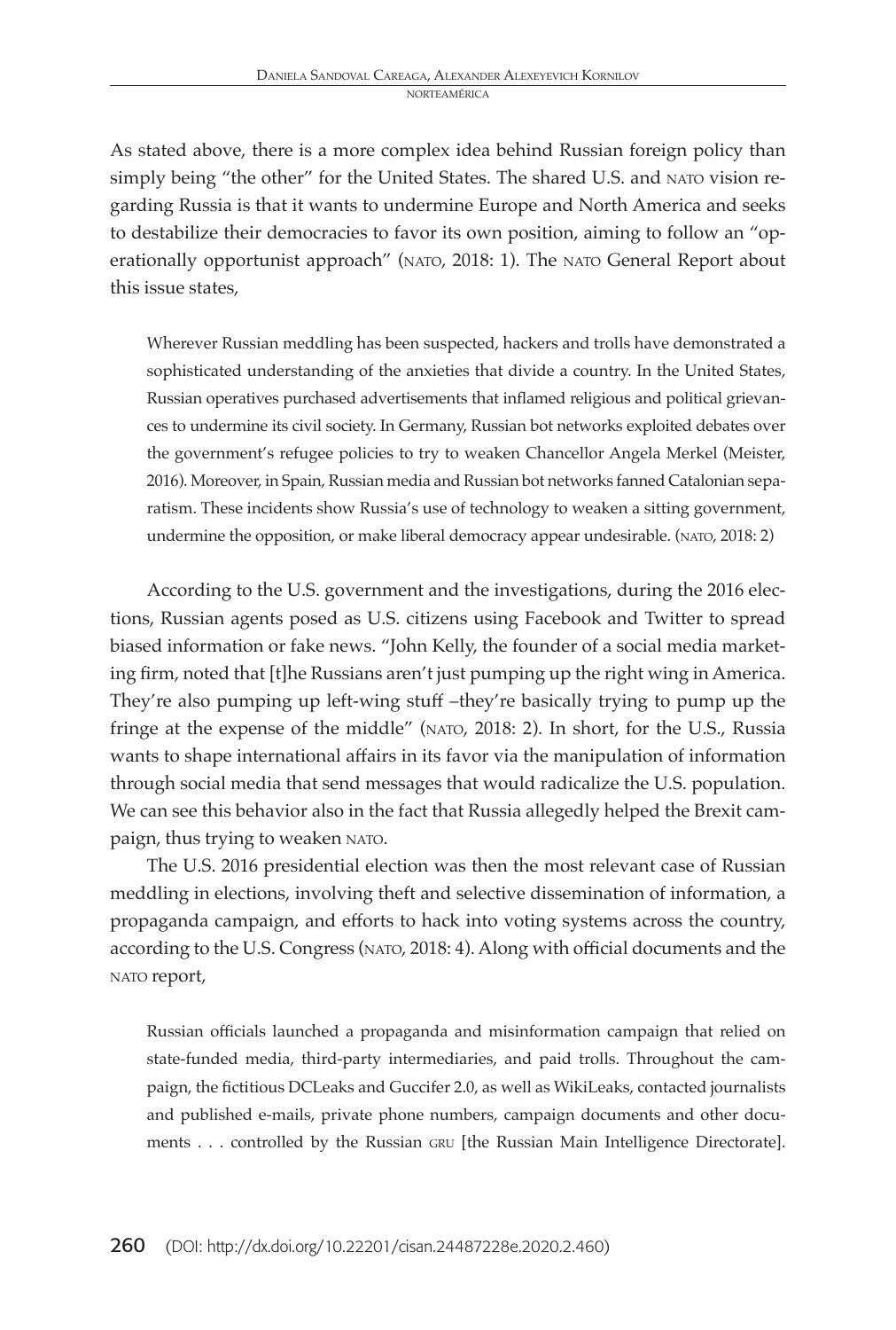dossie

Further[more], these events were extensively reported by Russian media outlets, including English-language outlets such as RT and Sputnik. (NATO,  $2018:5$ )<sup>3</sup>

This way, the U.S. Congress, the Office of the Director of National Intelligence, the Central Intelligence Agency (CIA), the Federal Bureau of Investigation (FBI), and the National Security Agency (nsa) backed up the investigations that stated that President Putin ordered this meddling to undermine the U.S. democratic process and denigrate Hillary Clinton with the e-mail scandal. "[The Russian government] aspired to help President-elect Trump's election chances when possible by discrediting Secretary Clinton and publicly contrasting her unfavorably to him" (Library of Congress, 2017: 1).

It is appropriate to examine this episode from the theoretical perspective that involves exercising power. From the U.S. American perspective, the 2016 elections were the framework for a violation of its sovereignty since it involves the most important process in their democracy. U.S. foreign policy has had a predominant realist and neorealist perspective throughout its history, with the notion that the exercise of power is constant, it only differs in the form and extent to which it is applied (Sarquís, 1993; Weber, 1989). Following these guidelines, since power is central and the international system is anarchic, security turns into a key concept along with the national interest. Therefore, it matters how other states project and exercise their power. Traditionally, no one could know if another state was going to take up arms to coerce someone else, so they armed themselves; this is also known as the "security dilemma" (Dunn Cavelty and Mauer, 2010: p. 10). Nowadays, the complexity grows when no one can know if another state will come up with traditional or contemporary tools or strategies that will affect you. The 2016 elections have been classified in this context because of their relationship with a relatively new space of non-traditional confrontation, cyberspace, involving the manipulation of selective information, a propaganda campaign, and influencing the elections across the country. This also has to do with offensive realism. For example, Mearsheimer (2001: 19-22) postulated that states cannot be certain of others' intentions with absolute confidence since all states will seek opportunities to improve their relative positions and will strive for power even if the goal is preserving their independence.

Structural realism, therefore, as a practical revival of realism after the Cold War, studies the state's position in the system but taking into consideration that states are constrained by the structure of this international arena (Waltz, 1979). This poses a

<sup>&</sup>lt;sup>3</sup> This report states that U.S. officials uncovered approximately 120 fake Russian-backed accounts on Facebook and more than 50 000 on Twitter.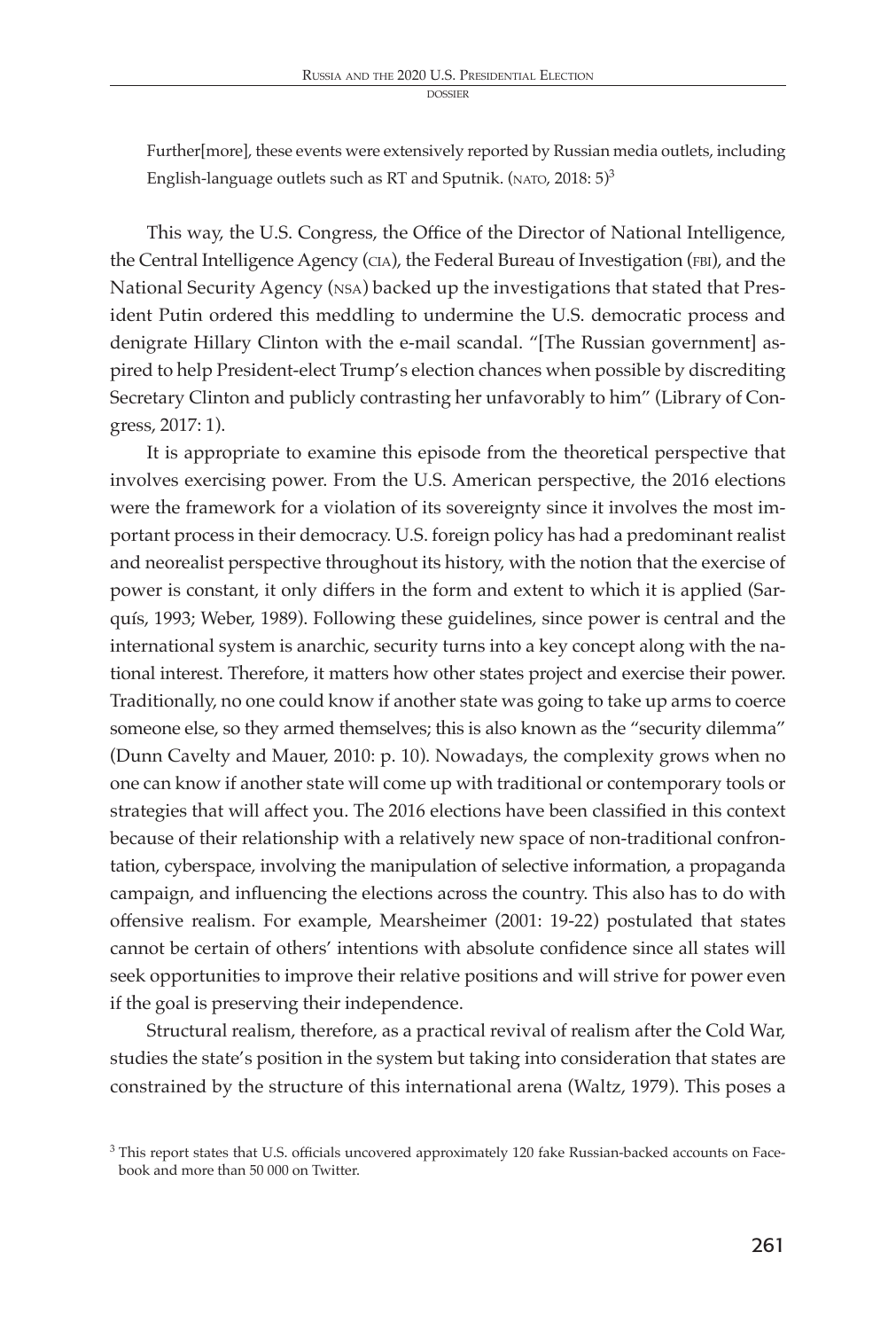relevant issue: if the international system determines outcomes and relates to the balance of power, then exercising power becomes crucial because of the gains. Who will have a better position within the system? Who will gain more? One state may use power to damage or destroy another. Morgenthau (1978) stated that for the realist theories, morality is to be judged by the political consequences of a policy or action. Therefore, regarding the alleged meddling, Russia would have acted to maximize its power relative to that of the U.S. to improve its chances within the system. Following this logic, Russian meddling was going to satisfy that nation's self-interest by favoring the Republican candidate.

Following this argument, then, despite Trump's political inexperience and unpredictability, the Kremlin would have viewed him in a more favorable light than Clinton regarding Russian interests in its former Soviet space, and for this country to maintain its international retrenchment, a policy that has grown progressively since Obama's second term. In Putin's perception, Clinton played a role in a Washingtonorchestrated plan to pursue a kind of Maidan but in Moscow, as a reaction to the events in Kiev (De Pedro, 2016: 36-37). Hillary represented a continuation of the Obama administration's foreign policies and its approach to Russia. For the Kremlin, Clinton would have consolidated an anti-Russian platform based on the traditional reading of Russia as the adversary. Mearsheimer wrote that after the Cold War, there were more possibilities for conflict since deterrence is more difficult and miscalculations are more probable (2001: 19-22). The problem relies on deterrence becoming even more difficult in cyberspace and leading to an asymmetrical confrontation scenario exhibiting power as a multidimensional currency in international relations.

Traditional geopoliticians like Alfred Thayer Mahan or Halford Mackinder are present in contemporary key concepts of the Russian geopolitical thinking like the World Ocean and their world location. These thinkers agreed with the classical realist approach that power is not only to be possessed but to be used, and Joseph Nye examined this topic categorizing the exercise of power into hard, soft, and smart. Nye's study is convenient for this section of the article since there have been significant changes in the international system regarding threats, specifically for the U.S. Ten years ago, transnational terrorism and weapons of mass destruction (WMD) were the main threats and still could be analyzed with Nye's hard and soft power –and even with smart power. In 2016, what kind of power exercise is meddling through social networks like Facebook?

Nye explained that the state could exercise power through coercion and military means (compulsion and deterrence), which have to do with hard power. He explained diplomatic means and negotiations also exist, as well as economic sanctions and cultural means; these are parts of soft power. Nye states (2010) that soft power is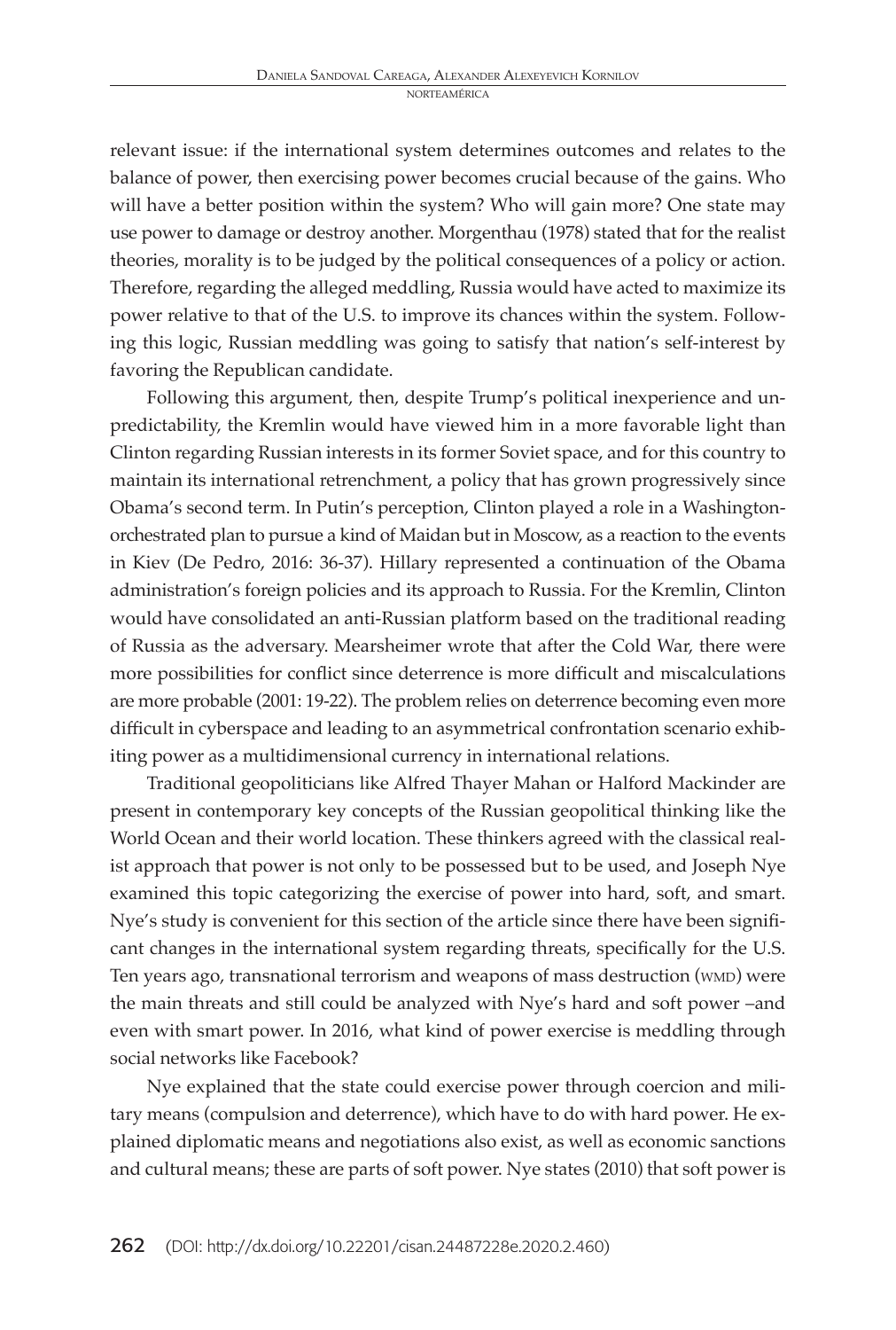dossie

not weakness, that it is a form of exercising power. It is the way to obtain what you want through attraction rather than coercion, and its main source is the attractiveness of culture, ideas, and policies. He stated that soft power must not be diminished, because it is a potent tool for changing negative perceptions about a country, and, combined with hard power when necessary, its result is smart power (Coutu, 2008).

Nevertheless, when it came time to answer what kind of power had been exercised in 2016, it was neither soft, nor hard, nor smart. Nye concluded there had been a global power shift. He stated in August 2020 that, indeed, great-power competition remains crucial regarding the foreign policy of states, and that power transitions among states still happen. The actual problem emerged when technology-driven shifts of power were not in the hands of states but those of transnational actors, like hackers financed by governments or agencies (Nye, 2020). How can this "shift in power" be dealt with? Nye answers that soft power is key to developing networks and building regimes and institutions to counter cyber threats, plus investing in domestic cybersecurity. This cooperation includes exercising power with others:

That type of thinking is missing from the current strategic debate. On many transnational issues, empowering others can help the U.S. to accomplish its own goals. . . . In this new world, networks and connectedness become an important source of power and security. In a world of growing complexity, the most connected states are the most powerful. In the past, [U.S.] America's openness enhanced its capacity to build networks, maintain institutions, and sustain alliances. The question now is whether that openness and willingness to engage with the world will prove sustainable in U.S. domestic politics. (Nye, 2020)

While Nye's answer was studied, written, and published, the 2016 elections case was taken as if the Kremlin itself had followed the guidelines of the so-called Gerasimov Doctrine, written by Russian Chief of General Staff General Valery Gerasimov. Since General Gerasimov published his paper, "The Value of Science in Foresight" (originally written in Russian as Ценность науки в предвидении), in 2013, the concept of hybrid warfare has been associated with him and taken as a doctrine. However, Gerasimov's paper, first, has not been recognized by the Russian government as the official military doctrine; and second, it developed an operational concept for Russian military and hybrid activities and tools in support of the Primakov Doctrine. In this doctrine, Russia is a revisionist state in foreign policy and in geopolitics, where Russia strives toward a multi-polar world managed by many major powers that can counterbalance the U.S., looking for a new balance of power. This has been used also as the basis for Putin's Greater Russia project; therefore, Russia insists on protecting its spaces, its primacy in Eurasia, and its opposition to nato, as developed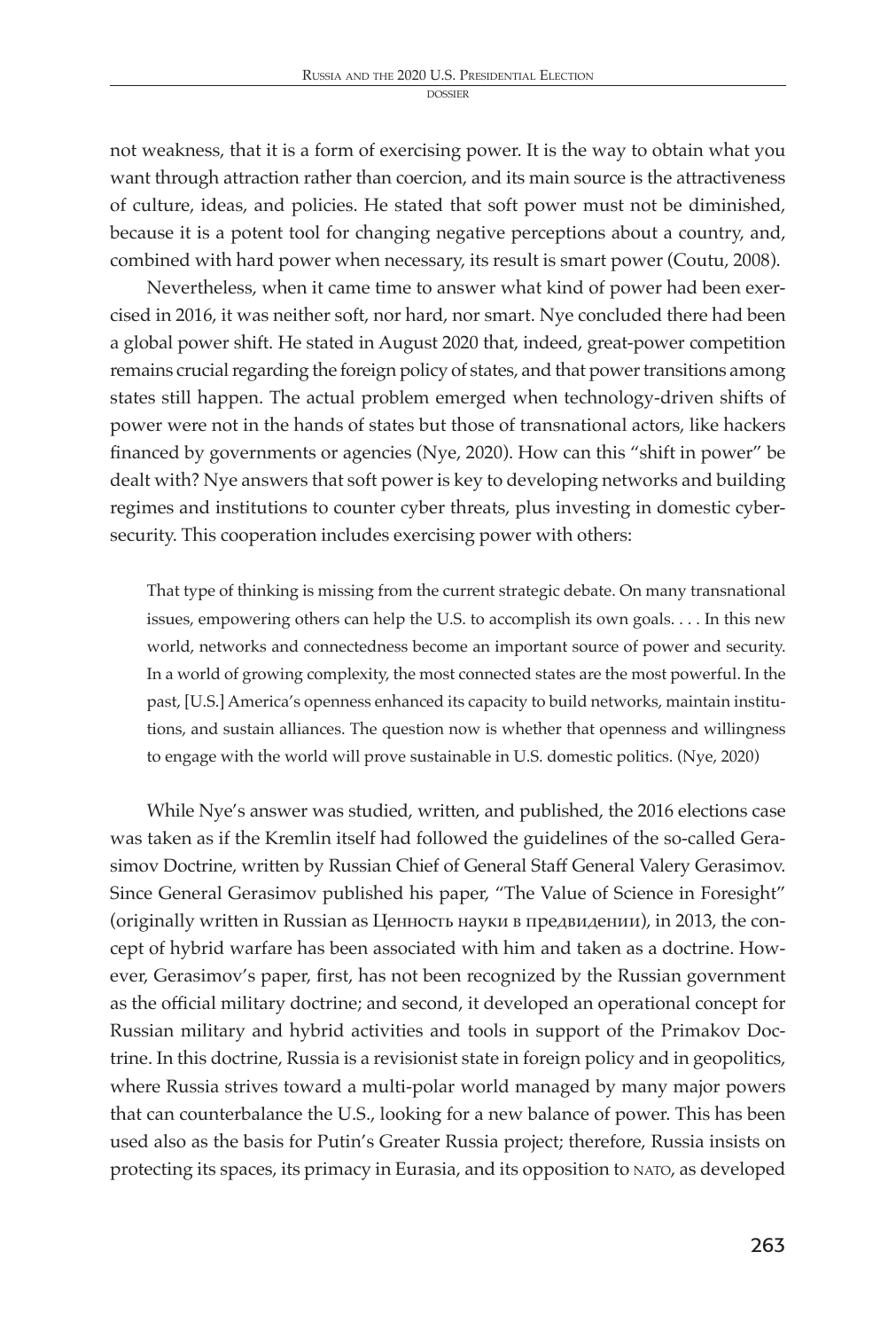in the fourth chapter of the 2016 *Foreign Policy Concept of the Russian Federation*, article 61 (Ministry of Foreign Affairs of the Russian Federation, 2016).

The Gerasimov paper analyzed the new challenges emerging from new approaches regarding war and conflict. He stated that non-military methods, tools, and strategies have been used more than arms and traditional military confrontation, using technology and the influence through information as examples. "The emphasis of confrontational methods is shifting toward the widespread use of political, economic, information, humanitarian, and other non-military measures, implemented with the potential for protests by the population. This is complemented by covert military measures, including information warfare and special forces operations" (Gerasimov, 2013).





Source: Developed by Daniela Sandoval Careaga using data from Gerasimov (2013).

The Gerasimov approach to studying this new warfare as a gray zone was taken as a new Russian doctrine by the West, finding in it the explanation of how Russia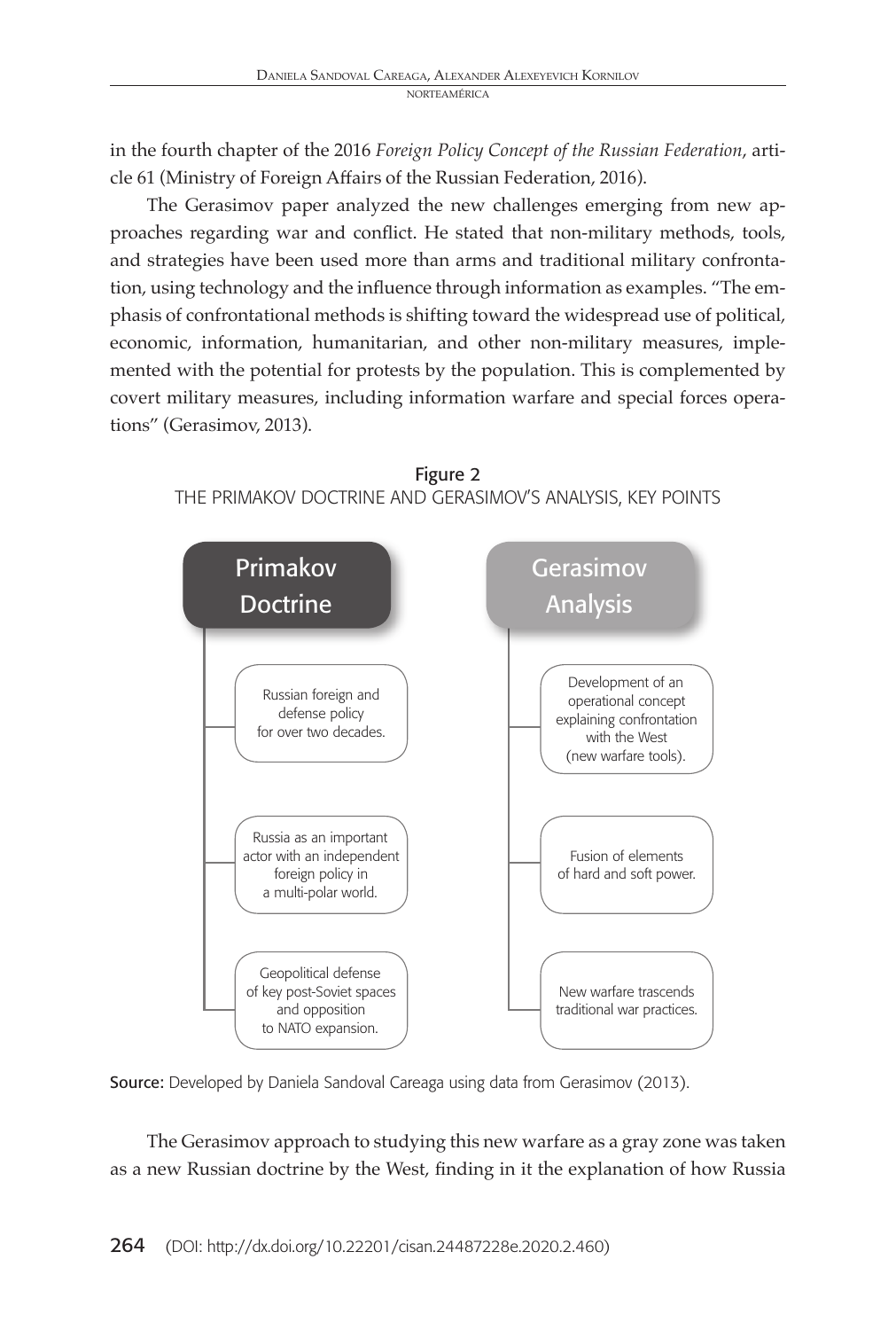had acted in the 2016 elections. Since Gerasimov wrote about this "shift in power," in Nye's terms, this was taken as the guidelines for what Russia had done: eroding the adversary's political leadership and even public opinion: a violation of sovereignty. In his paper, Gerasimov analyzed the revolts in North Africa and how social networks had played a role among the population in those countries. Gerasimov actually says that social networks are new in the conflict scenario, but hybrid warfare is not new because political and information manipulation have always existed and the U.S. applies it against Russia through its media and NATO (Gerasimov, 2013).<sup>4</sup>

Despite Russian meddling and that Clinton was not a desirable or convenient option for the Russians, it is crucial for this article to ask *if* Russia was the only factor favoring Donald Trump, since that would leave aside the U.S. domestic situation. Trump may have represented an interesting new option that was worth betting on, but that does not mean Vladimir Putin won the elections for him; that would leave aside other crucial variables that may have been capitalized in that context, such as Trump's campaign promise of "draining the swamp," a direct allusion to the U.S. politician corruption scandals.

Domestically speaking, almost everyone underestimated Trump, even the polls and the experts. Once Donald Trump was nominated, Haley Barbour, president of the Republican Convention, declared that the mission from that point forward was to show him as an outsider who was a real alternative to politicians' dirty traditions (Tumulty and Rucker, 2016). As the presidential debates progressed and election date approached, most polls showed Clinton as the potential winner. By the second week of October of 2016, polls showed Clinton ahead:

- ABC*/Washington Post* by 4 points;
- *Fox News* by 7 points;
- *GWU/Battleground* by 8 points;
- *CBS New*s by 9 points;
- NBC*/Wall Street Journal* by 11 points; and,
- *Monmouth* by 12 points.

These same polls showed Clinton carrying Wisconsin, Michigan, Virginia, Colorado, Pennsylvania, and New Hampshire (Prokop, 2016). Likewise, other projections, like the one made by Emerson College, showed the Democratic Party winning the presidency by 108 electoral votes (Barkoukis, 2016).

<sup>4</sup> For Russia, nato's 1999 bombing and intervention in Yugoslavia was part of the meddling the U.S. exercised in its former Soviet space. For the Kremlin, this represented a security threat because it could be repeated in other zones like Chechenia.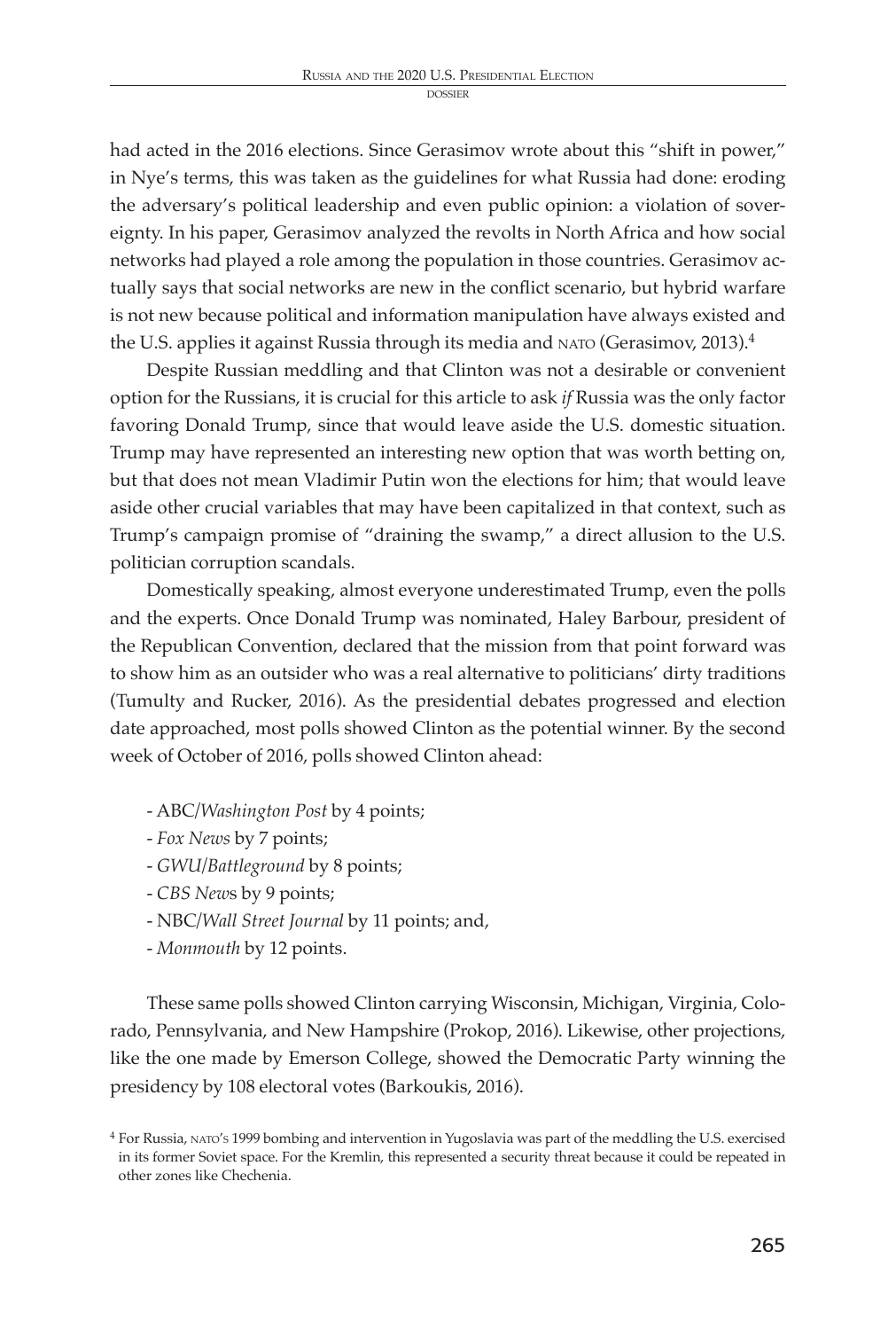Nevertheless, the USC/*LA Times* poll not only predicted the Republican victory, but maintained a remarkably small difference between the nominees throughout the last year. Arie Kapteyn, the person in charge of this poll, said that despite its final result showing Trump as the winner of the popular vote by 3 percent, he was able to properly detect the Republican's appeal in one key demographic: white conservatives who did not vote in the 2012 election but were willing to vote that time (Lauter, 2016).

Donald Trump carried 30 states and got 305 electoral votes, plus one from Maine –Maine and Nebraska are the only two states that do not go by the winner-take-all mechanism. Three hundred six votes, thirty-six more than the number needed to become the next president, but seventy-four electoral votes more than what Hillary would get. Nevertheless, it was the Democratic nominee who won the popular vote with over 2.6 million votes more than Trump's (*The New York Times*, 2016). Moreover, taking a closer look at the election by districts, we can see that votes for Clinton were concentrated in cities with a population of more than one million people. These cities share three main characteristics: residents have more diverse backgrounds; the percentage of people with a college education is much larger regardless of their backgrounds; and population density is higher.

These numbers show that if Russia intervened in the U.S. elections in 2016, it was through ads in social media targeting a population that could be swung in favor of Trump in some districts that could turn the state from blue to red. This explains why the difference in electoral votes was so large in favor of the Republicans despite having lost the popular vote by almost 3 percent.

# Russia and the United States in Current Geopolitical Terms

Certain expectations existed in the 1990s of cooperation with the Kremlin in the context of a "new liberal era" (Milosevich-Juaristi, 2017; 2). Nevertheless, U.S.-Russia bilateral relations gradually declined and geopolitical tension rose after the 1999 nato bombings in Serbia and when Russia opposed the war against Iraq in 2003. The situation was complicated even more by the revolutions in Ukraine in 2004 and Georgia in 2005 and, of course, nato's expansion. The war against Georgia in 2008 and the Crimean issue in 2014 were points of no return for Obama's White House and his reset button.

An element that has contributed to this distancing is the singular historical perception of both countries regarding the end of the Cold War. Mira Milosevich explains,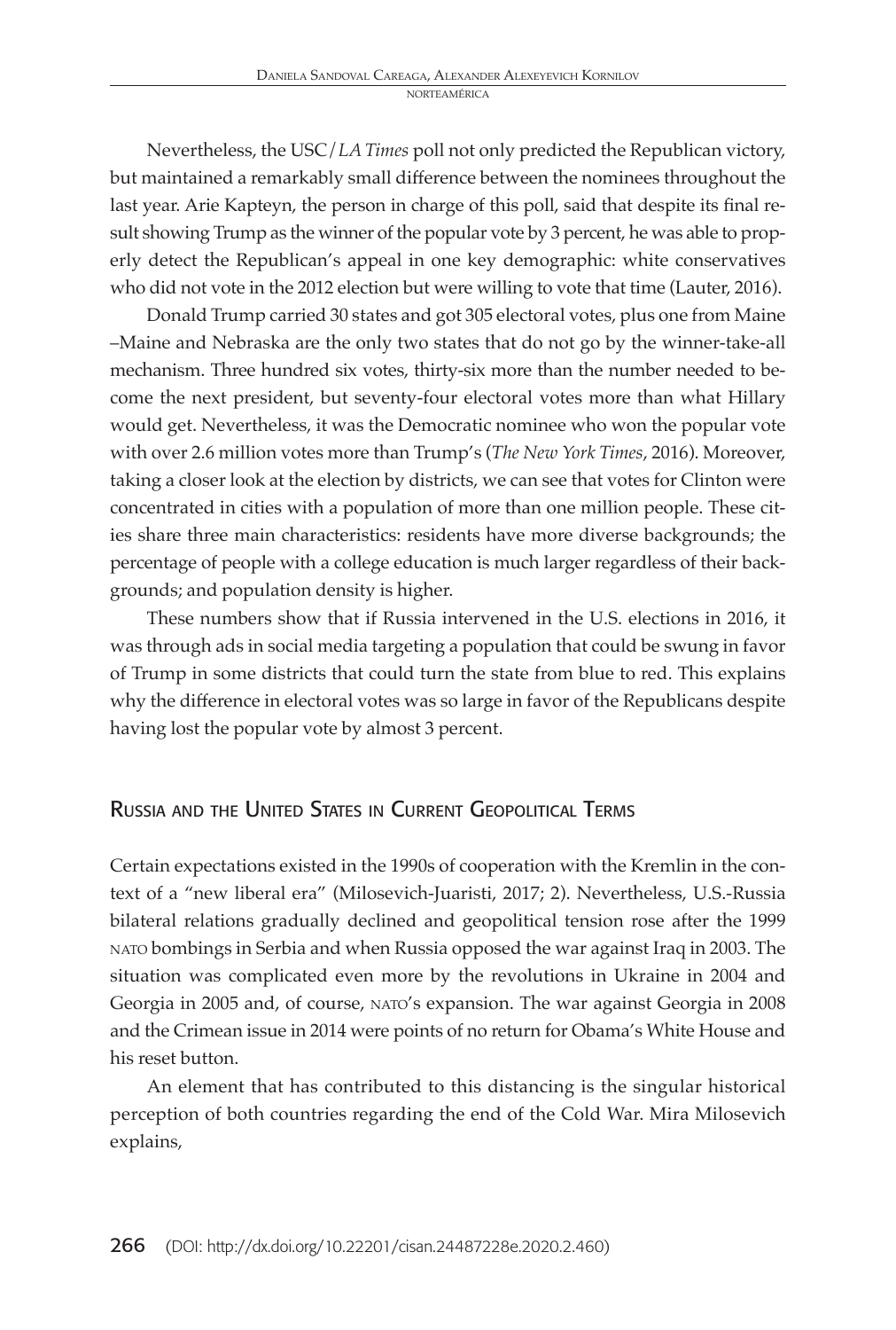**DOSSIER** 

[U.S.] Americans think that their political, economic, and military system gave them victory, so it was just and necessary to expand it to the territories that were part of the USSR.. . . Russian narratives about the end of the Cold War are very different. They do not admit that Russia was defeated. The Kremlin never hinted that it would recognize U.S. leadership. It only suggested that it would try to build a relationship between equal partners. (Milosevich-Juaristi, 2017: 3)

This analysis is appropriate because since 1993, the *Foreign Policy Concept of the Russian Federation* has stated that Russia will strive to achieve the stable development of relations with the U.S., with the aim of being strategic partners and allies in the future (Mel'vil' and Šakleina, 2005: 27-30).<sup>5</sup> After 2014, the Russian Federation has placed itself on an equal footing with the United States in the management of global affairs. On the other hand, the well-known U.S. "liberal values" collide with their notion of Russia as an adversary, and nato represents the extension of those values. The Kremlin perceives any expansion of this organization as an intrusion; this happened with Ukraine, Georgia, Montenegro, Bosnia, North Macedonia, and the rest of the Balkans. Russia then asserts its right to determine, promote, and defend its interests on its own, while the U.S. wants to enforce the rules established after the Cold War. To this very important situation, we have to add the suspicions of interference by the Russian government in the U.S. elections since 2016.

Taking all these events into consideration, two main areas are essential for both countries: their perception of the international order and, therefore, the promotion of their own values and interests. Just as the U.S. allegedly defends liberty and democracy, with Trump's slogan "Make America Great Again," Russia defends three core values that coincide at the center of their national interest and foreign affairs: their territorial integrity, their political identity, and their spatial identity. The latter clashes with the West's liberal view, particularly that of the U.S., which considers Russian spatial identity a violation of the sovereignty of other nations: "While Washington stresses that NATO is not trying to threaten Russia but is merely an instrument of security and stability that defends democratic values, the Kremlin maintains that the Atlantic Alliance [nato] represents the greatest threat to Russia's security and defense" (Milosevich-Juaristi, 2017: 4).<sup>6</sup>

Speaking of Russian core values, it is relevant to recall that back in 2016, Vladimir Putin asked the Russian Academy of Sciences to discuss and work out a concept of

<sup>5</sup> To compare the different Concepts of Foreign Policy over time, go to the Ministry of Foreign Affairs of the Russian Federation website. This article refers to the 1993 document, "Official Conception of the Foreign Policy of the Russian Federation."

<sup>&</sup>lt;sup>6</sup> This is demonstrated by the fact that NATO has accepted some former Soviet countries as members, such as Estonia, Latvia, and Lithuania, creating a "sanitary ring" around Russia.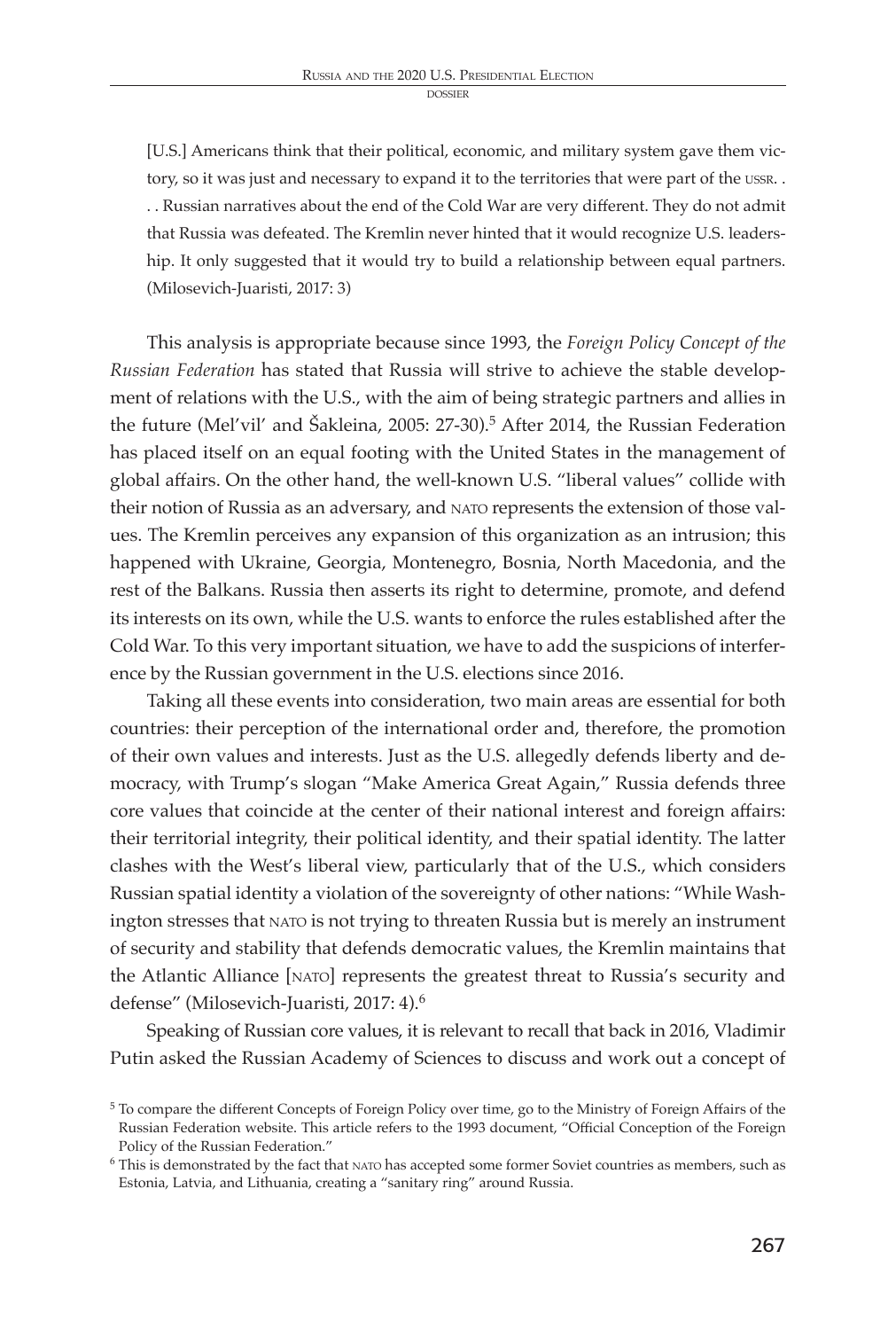what the Russian nation is and what Russian identity is about. The concept is not yet finished, but it is a fundamental matter regarding the development of Russian society and state that will have to be studied as part of their official documents. Adding the latter to their current geopolitical thinking and foreign policy, the issue arises that, regardless of whether Republicans or Democrats win in the U.S., Russia is defining its priorities in a civilizational way within previously defined aims of foreign and security policies in order to continue working on an independent foreign policy. Russia will continue defending this in the international order, as well as a multi-polar balance of power to counterbalance the U.S. in particular. The geopolitical challenges with the U.S. and with NATO will continue.

In the 2017 National Security Strategy, a key document of Donald Trump's administration, Russia is clearly described as a revisionist power that wants to stop nato and intervene in the liberal world shaped by the U.S.: "China and Russia want to shape a world antithetical to U.S. values and interests. . . . Russia seeks to restore its great power status and establish spheres of influence near its borders. [It] aims to weaken U.S. influence in the world and divide the U.S. from our allies and partners. Russia views the North Atlantic Treaty Organization (nato) and European Union (EU) as threats" (The White House, 2017: 25). For Donald Trump, Russia aims to challenge U.S. American power, interests, security, and prosperity; moreover, the Kremlin seeks to control information and data in order to repress different societies –including U.S. American society– and expand its influence. This document states that the United States has to pay attention to Russia, but the printed strategy differs from reality: at times the U.S. president talks about being hard on Russia and other times his opponents question him for not reacting to situations like the bounties for killing U.S. soldiers in Afghanistan allegedly sponsored by Russia.

After Trump won the elections with his slogan "Make America Great Again," suspicions arose about possible Russian intervention during the presidential election and a connection with Trump's campaign. All these suspicions and thoughts eventually led to a serious intention of impeaching the president. Political figures such as Representative Al Green (D, Texas) asked for Trump's destitution and Special Prosecutor for the U.S. Department of Justice Robert Mueller worked on the investigation (Nieto, 2018; 93-94). Despite the scandal of Russia's intervention in favor of Trump in 2016 and the investigations and trials, the impeachment did not prosper, although Russia is still pointed to as being responsible.

The two countries' bilateral relationship has continued to swing like a pendulum since they both pragmatically defend their national interest –we understand this pragmatism as the adaptability to the context, becoming sensitive to current trends and future possibilities.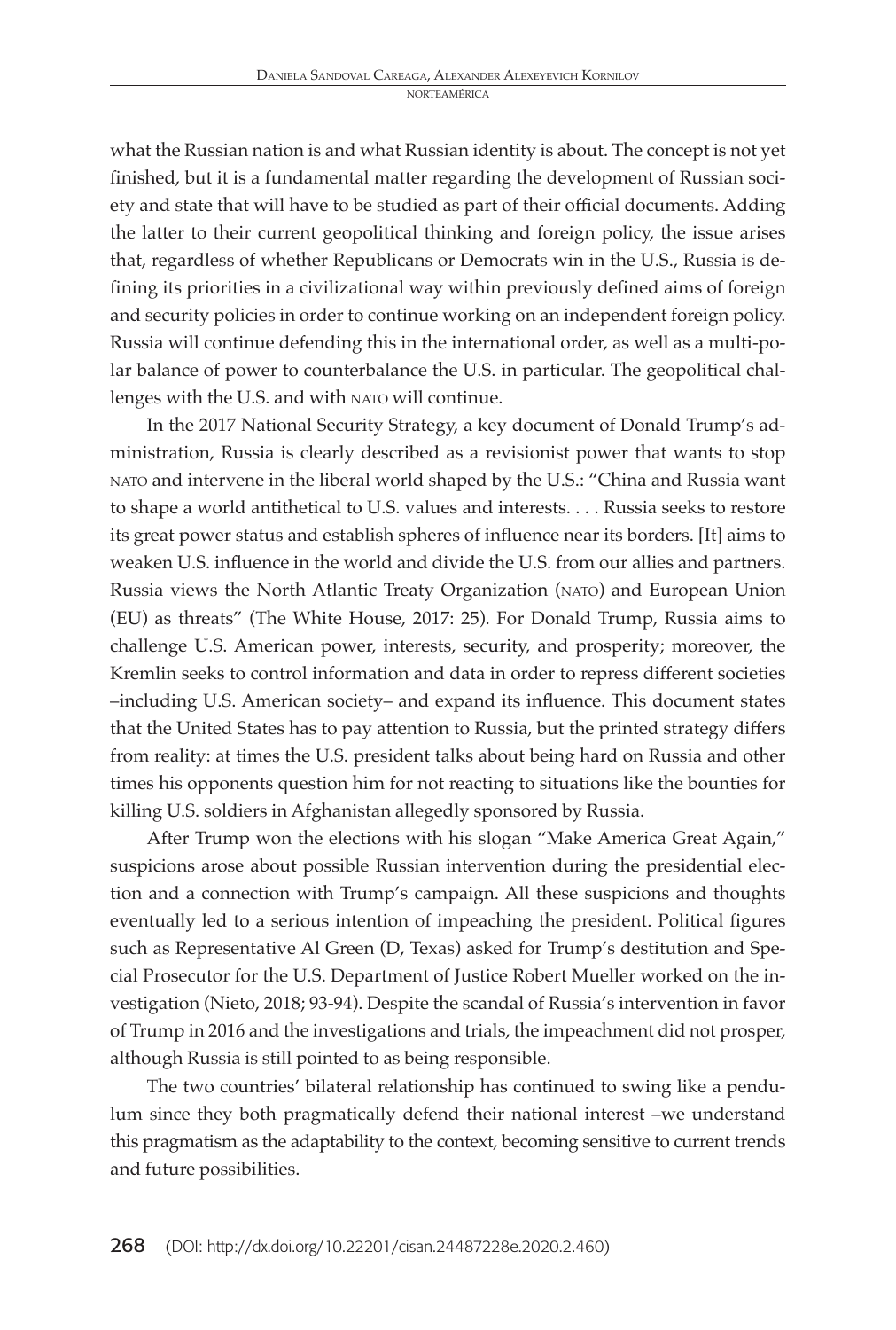In accordance with this, Russia's leadership seeks to maximize a set of geopolitical and geo-economic goals taking advantage of opportunities as they arise on the international stage;<sup>7</sup> for example, looking for new trade partners in Africa, setting up military bases in strategic locations, and supporting friendly governments or governments useful to their interests, like that of Bashar al-Assad. In such cases, the Russians see geo-economic and geopolitical goals as compatible; but even they sometimes find them contradictory. This is the following case involving energy and the revolution in the Ukraine:

The Orange Revolution in Ukraine brought to power a pro-Western government hostile to Russia. No longer wishing to support Ukraine with gas subsidies, Russia's political leadership and Gazprom's managers were in agreement that the time was right to raise prices. When Russia's political and economic goals clash with each other, Russia's policymakers must make tradeoffs in the way that they use the tools available to them. (Orttung and Overland, 2011: 75)

Nevertheless, it is clear that for the U.S. administration, whether the goal is political or economic, it is still a threat. Therefore, it seems unlikely that Trump's administration would apply a reset button like Obama did for bilateral relations with Russia. They are letting this move freely in the international arena since the U.S. has geopolitically retaliated more under Trump, in complete contrast to government statements that the U.S. feels threatened. Russia appears to be displaying a competitive, threatening, and even "rogue" attitude (Nieto, 2018; 97) due to the fact that both Trump and Putin want to make [U.S.] America and Russia great again. The difference is that Vladimir Putin's foreign policy has been a stable strategy, while the Trump administration's has not.

Regarding the other liberal actors of the U.S.-shaped post-Cold War world, even though Trump has treated nato members as though he were a landlord charging for his services and not a partner, NATO's expansion has been proactive regarding the neighboring ex-Soviet space, and the European Union has only been reactive to Russia's actions. For instance, we should remember U.S. troop reduction in Germany as part of Trump's

<sup>&</sup>lt;sup>7</sup> In geopolitics, power is also a key concept, not only for classical theories but also for critical approaches that study power and the agency of decisionmakers and geopoliticians. Geo-economics is one of the factors that geopolitics takes into consideration when analyzing economic power and security. It takes into consideration mainly economic capabilities, like trade, economic unions, economic blocs, and the influence of major economic powers, and studies their geopolitical role as a part of foreign policy and their value for key players. Geo-economics examines the location of strategic resources, strategic spaces, routes, and infrastructure. In short, it is a part of the countries' geopolitical planning (National Research University Higher School of Economics, 2018).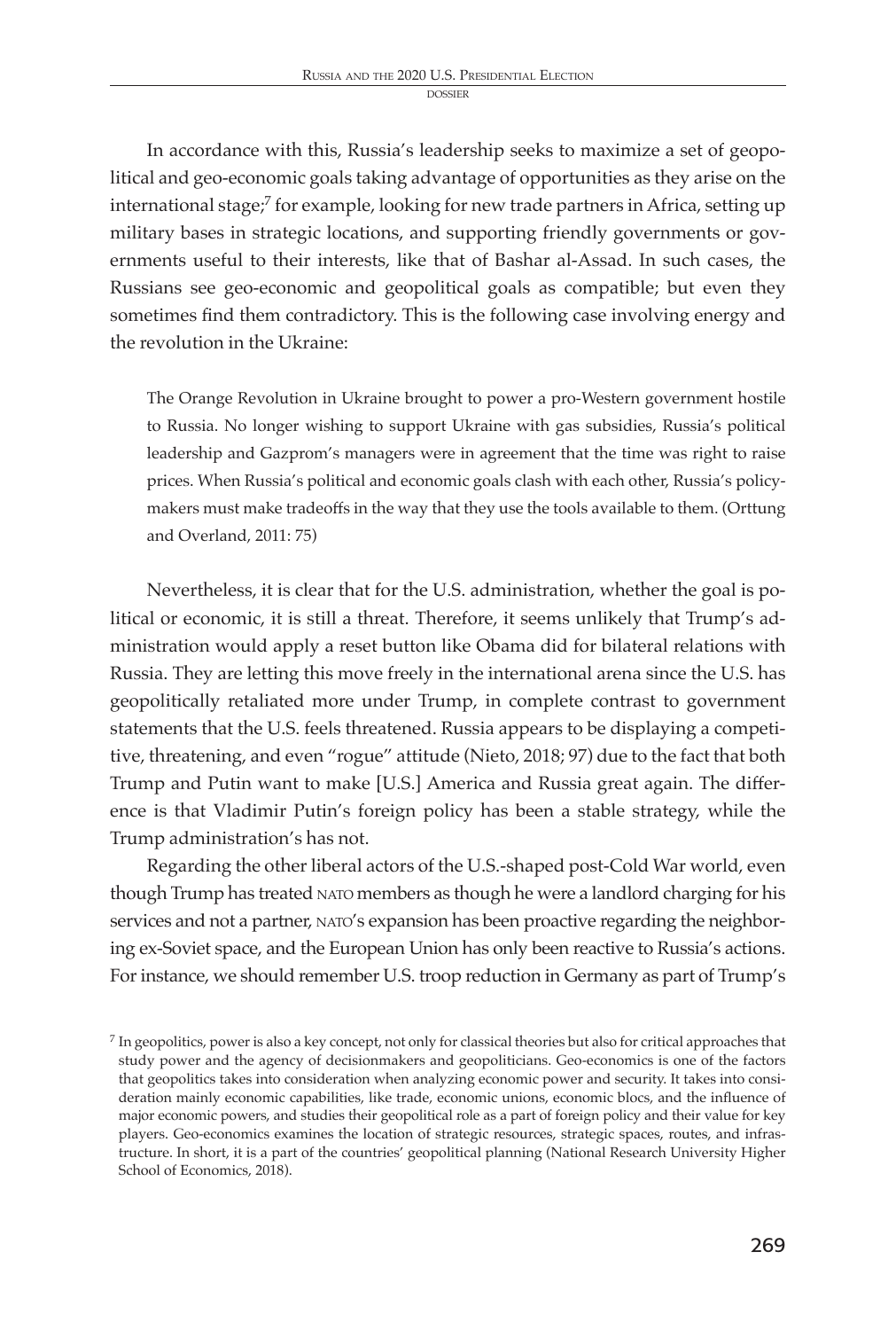actions or a smaller U.S. presence, giving more space to France and Germany as key actors, thus having them invest more in the protection that the U.S. previously provided.

Some Russian researchers like Dmitri Trenin and Shavkat Kasymov admit that this has been due to Russian foreign policy experiencing "a dramatic influx of state power during Vladimir Putin's presidency, which resulted in the relative quantitative and qualitative reduction of cooperative initiatives between the United States and Russia" (Kasymov, 2012: 58). Russia's Minister of Foreign Affairs Sergei Lavrov has also referred on several occasions to the tensions and ambivalence of U.S.-Russia relations as a "post-West world order," in which Russia is no longer a weak actor and is moving in a multipolar world; this new order does not qualify as a new Cold War, since there is no longer a communist-capitalist ideological confrontation. These countries have both clashed and agreed. For example, Russia did not approve the U.S. giving military supplies to Ukraine, an action sanctioned by the U.S. State Department, or the sale of anti-tank weapons; or the U.S. closure of the Russian consulates in Seattle and San Francisco in 2017 and 2018, as part of the U.S. pressure over Russia because of the Skripal case (Nieto, 2018: 99-100). The Kremlin responded to this episode by expelling U.S. and some European diplomats from Russia.

Another case has been the implementation of sanctions against Russian political figures, entrepreneurs, and companies and the crises generated since 2017 because of the cyber-attacks and cyber interventions in the United Kingdom, Spain, Germany, and the U.S. that have been attributed to Russia. Other topics that have caused conflict have been the stance each has taken regarding North Korea and Iran, and even more so after the U.S.' withdrawal from the Joint Comprehensive Plan of Action (jcpoa), in which Russian foreign policy differs from that of the U.S., nato's expansion, Syria, Ukraine, and even China. The perception is that, while China is a rival for the U.S. in the economic arena, Russia challenges it by trying to split up its partnerships and alliances.

Nevertheless, there has also been cooperation, since a bilateral relationship like the one studied displays a multi-vector foreign policy. It is important to underline that setting all these differences aside to achieve certain agreements is not the same as resolving them. In cases like Syria, Iran, and the Ukraine, competition has won out over cooperation. In July 2018, Donald Trump and Vladimir Putin met at the Helsinki Conference, their first bilateral summit, where they discussed issues like the international agenda, security, counterterrorism, their commercial interests, arms control, energy, the situation in the Crimea (because of the sanctions imposed on Russia since 2014), the situation in Syria regarding refugees, and the Islamic State of Iraq and Syria (isis) (Nieto, 2018: 104-105). Another important topic involves nuclear weapons and facilities, since Putin has declared the necessity of extending the START treaty before it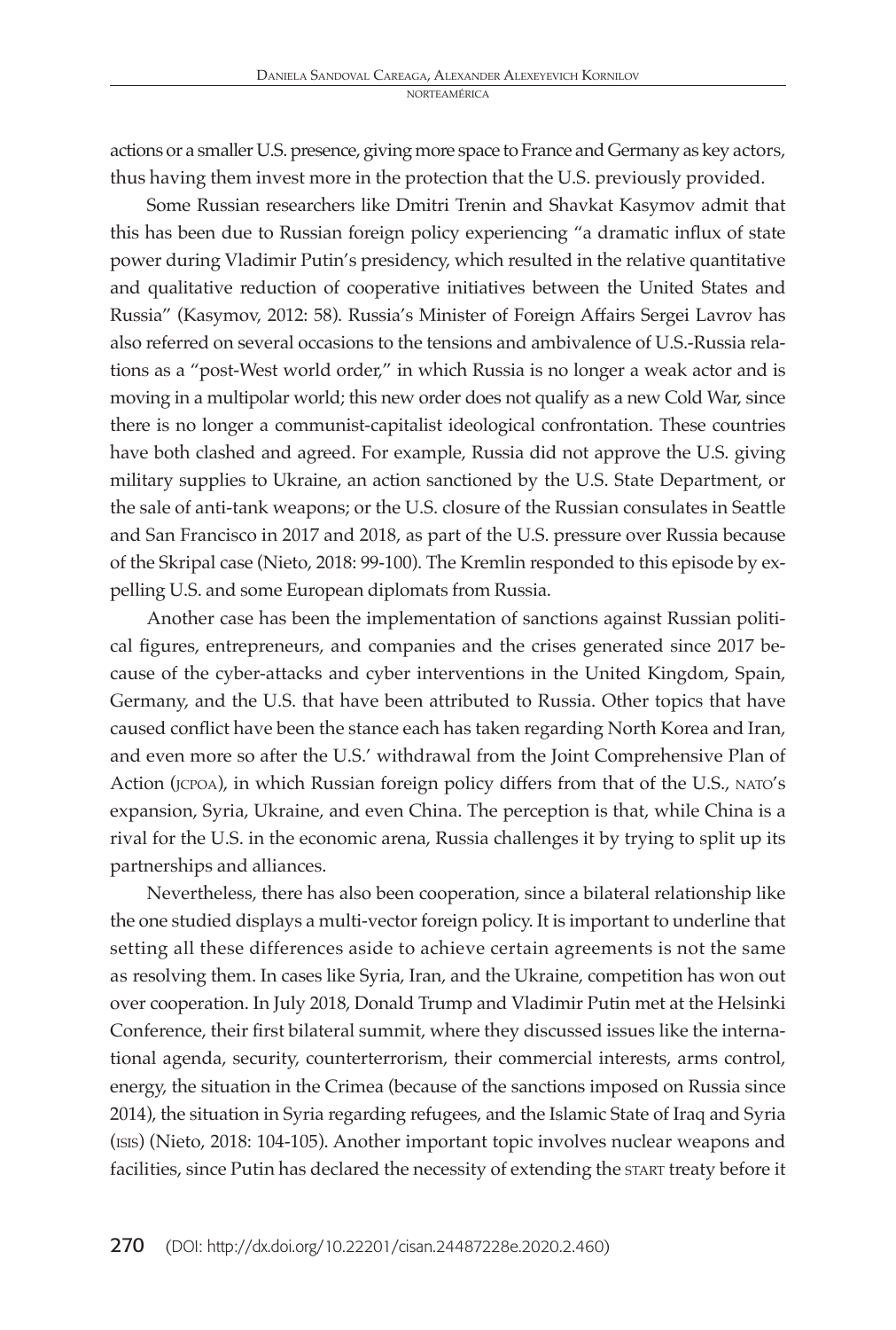expires in 2021. This is also relevant due to the different stance they have on the defensive missile systems in Europe and Turkey.

Trump is neither a friend nor an enemy of Russia. In the same way that the Russian media covered him positively during the 2016 election and in its immediate aftermath, a vested interest was driving that approach: the sanctions against the Eurasian country. With Donald Trump it would have been easier to further that interest than with Hillary. Nonetheless, as there have been both agreements and disagreements, Trump has also proved to be unpredictable for the Kremlin and the world. Plus, no clear results have materialized for the Kremlin's interests –like lifting the sanctions–, and since 2017 the perception of the U.S. president gradually changed, aggravated by the U.S. military operations in Syria, the U.S. assassination of the Iranian General Soleimani, and new sanctions against Russia. The question remains: how useful is it for Russia to have Trump as president of the U.S.?

# Russia and the Democratic and Republican Agendas

"The United States is an idea" is one of the main phrases in Joe Biden's platform. And he is referring to leadership, to the soul of his nation. For Biden, it is not enough to restore U.S. American leadership, but he actually talks about leadership with dignity domestically and leadership respected internationally.

In a Biden administration, [U.S.] America will lead by example and rally the world to meet our common challenges that no one nation can face on its own, from climate change to nuclear proliferation, from great power aggression to transnational terrorism, from cyberwarfare to mass migration. Donald Trump's erratic policies and failure to uphold basic democratic principles have surrendered our position in the world, undermined our democratic alliances, weakened our ability to mobilize others to meet these challenges, and threatened our security and our future. (Biden, 2020)

In contrast, Donald Trump has acted according to these two guidelines: reinforce democracy in the domestic arena and moral leadership in the international arena.

For Biden, the reinforcement of democracy inside the U.S. is vital since that is the main source of the United States' true power, and, once recovered, it will help the country lead by example abroad. That is the cornerstone of his platform. Biden talks about international challenges like climate change, nuclear conflicts, trade wars, refugee crises, and a human rights agenda, and among all these, he sees Russia as an aggressor. Biden's statement on nuclear weapons is as follows: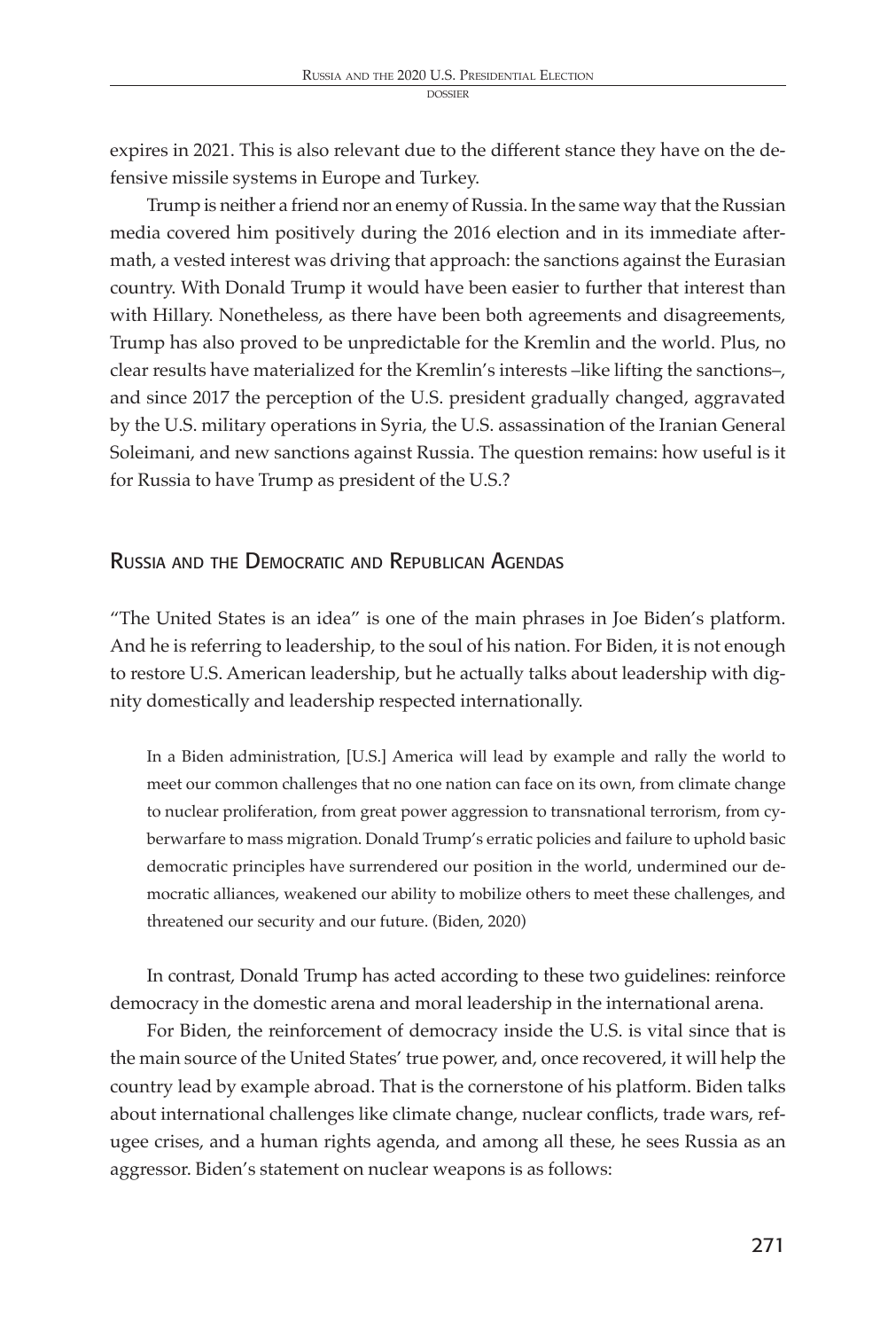I was able to help negotiate a New start agreement with Russia, not because I like Putin. On nonproliferation and nuclear security, the U.S. cannot be a credible voice while it is abandoning the deals it negotiated. From Iran to North Korea, Russia to Saudi Arabia, Trump has made the prospect of nuclear proliferation a new nuclear arms race. . . . I will renew our commitment to arms control for a new era. The Soviets wanted a deal with U.S. not because they trusted us, but because they didn't. It is precisely because we do not trust our adversaries that treaties to constrain the human capacity for destruction are indispensable to the security of the United States of America. (Biden, 2017)

One more thing present in Biden's speech is the word "allies," which is crucial since the Democratic candidate talks about cooperation but with the U.S. at the head of the table, using diplomacy, economics, education, and military power as tools. "We must modernize our armed forces to prepare for tomorrow's wars" (Biden, 2020).

It is useful to remember that Joe Biden wants to replace the "Make America Great Again" strategy completely, but it is also important to remember that he voted in favor of invading Iraq in 2003, he was a key actor for "Plan Colombia," he supported the drawdown of U.S. troops in Afghanistan, and that he is quite interested in India and Japan as trade partners and resolving the Ukraine issue under the nato umbrella, which will be difficult to deal with *vis-à-vis* Russia. Biden's platform will not lead to a reset policy, even though he is seen as Obama's successor. He refers to Russia as the opponent and will seek to limit it and make it accountable for the 2016 elections.

For Trump, the key is to fulfill his 2016 promise and "make America great again"; that is the line that symbolizes a continuum in his campaign. For Trump, domestic affairs are the concern and, in his platform, he continues to state his promises of lowering taxes, replacing Obamacare, keeping U.S. jobs for U.S. Americans, and "renegotiating bad trade deals" (Trump, 2020), like the former NAFTA and the Iran Deal.

In the field of foreign affairs, Trump considers his administration has done a decent job protecting the United States and its allies by confronting terrorism and rogue nations –Iran first and foremost. His motto for this is "Restoring [U.S.] America's Foreign Policy." Trump plans to continue strengthening the military and empowering the secretary of defense; the main example of this is the National Defense Authorization Act. Other important moves in this area have been the creation of the U.S. Space Force as a new branch of the military and the elevation of the U.S. Cyber Command into a major combatant command (Trump, 2020).

For Trump, key victories have to be taken into consideration as positive moves (Trump, 2020):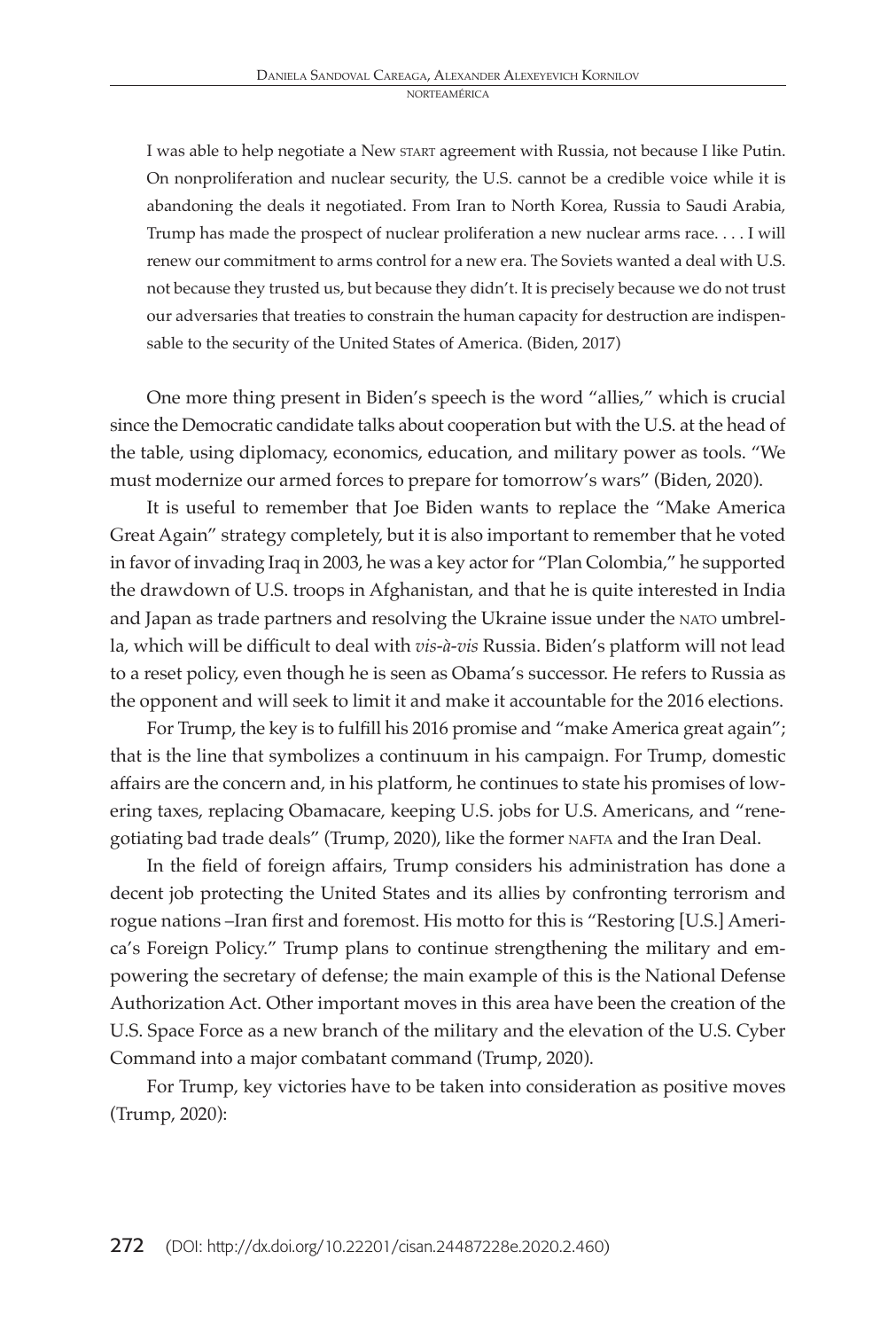- The hunt for and bringing down of Abu Bakr al-Baghdadi, former ISIS leader;
- pressing the Taliban regime to reach a peaceful settlement with the Afghan government;
- the pressure on North Korea for denuclearization;
- the withdrawal from the Joint Comprehensive Plan of Action (jcpoa, or Iran Deal), arguing Iran's aggressive behavior and claiming it supports terrorism;
- his trade war with China regarding steel and aluminum;
- his compromise to increase coordination with Japan, India, and South Korea;
- the intention of solidifying relations in Europe and the Middle East, which included visits to Israel and Saudi Arabia and the plan for nato to join the coalition to defeat isis;
- along these same lines, the development of a Middle East Plan, or "Deal of the Century," in which he suggests redrawing the boundaries to benefit Israel and not the Palestinians, recognizing Israel's sovereignty over the occupied territories –which is illegal–, creating a Palestinian territory spread all over different areas but connected by roads and tunnels, and recognizing the Jordan Valley as part of Israel, a plan that Mahmoud Abbas has rejected (*Al Jazeera News*, 2020);
- the recognition of Jerusalem as Israel's capital city and of the Golan Heights as part of Israel's territory;
- the need to diminish the tensions with Turkey that arose out of the previous administration's alliance with the Kurdish People's Self Defense Groups (groups Ankara considers to be terrorist organizations) in the fight against isis;
- the closer bilateral relation the U.S. is building with Poland; and,
- public support to Juan Guaidó as the democratically-elected leader of Venezuela.

All these actions have created more tensions in several regions, not only with Russia. In the words of Fyodor Lukyanov, scholar of the Russian International Affairs Council, "[Trump] has consistency and determination in the implementation of his fixed idea to transform the world governance system. . . . He seeks to transform multilateral systems into a bilateral format, and bilateral systems, such as in the area of arms control, into a unilateral format. The objective is to minimize the concessions the U.S. has to make, even if the range of possibilities is narrowed" (Lukyanov, 2020).

Regarding the Democratic candidate, despite Biden's stance about Russia being the adversary, he knows he will have to negotiate and have an approach for Russia because of the nuclear weapons issue (a New start). Joseph Biden wrote in 2018 for *Foreign Affairs* that the U.S. has never sought to remove Putin, that Washington must keep the channels of communication open with Russia as they are both "superpowers with military assets deployed in close proximity in many different parts of the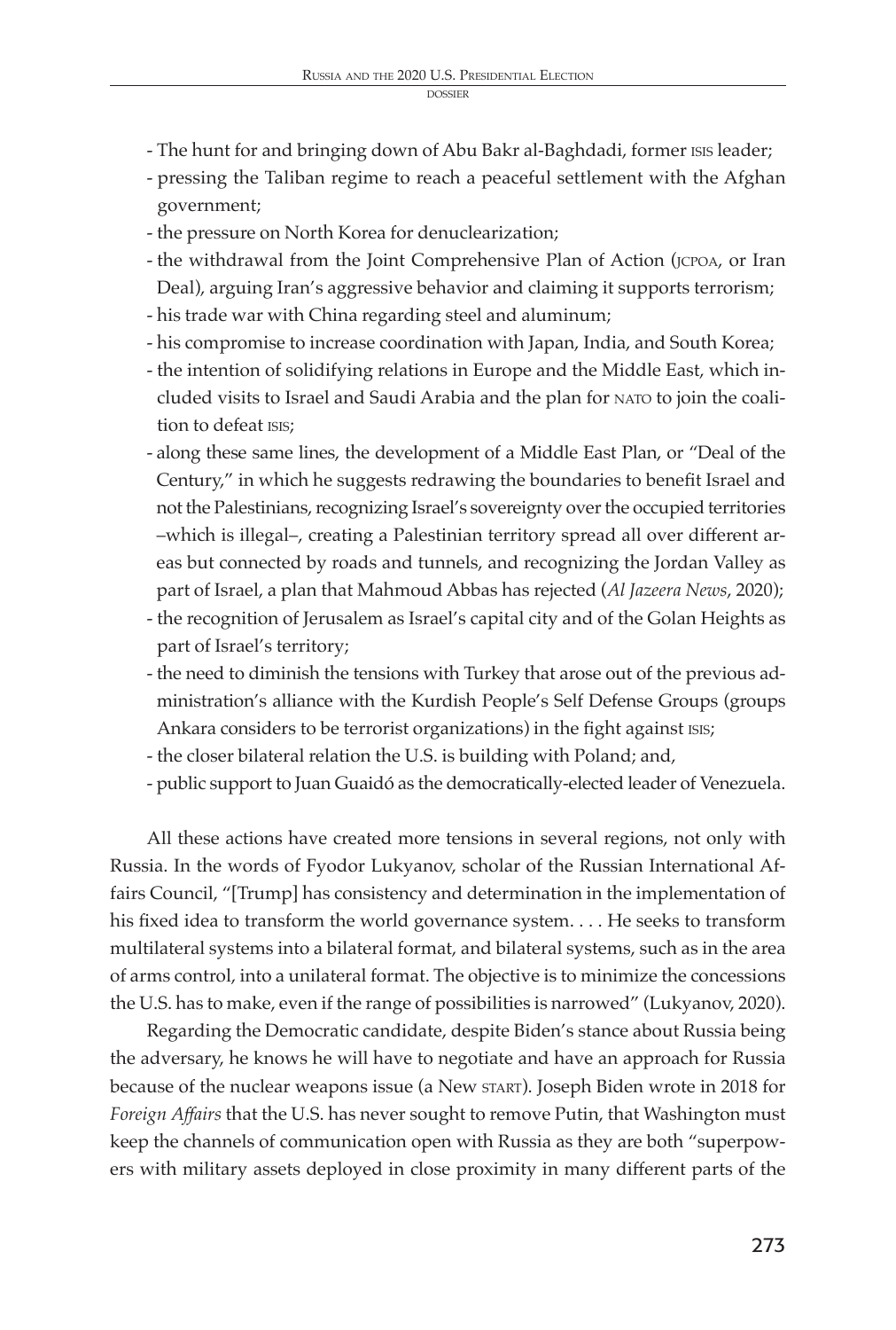globe, and they have the mutual obligation to maintain strategic stability" (Biden, Jr. and Carpenter, 2018). In this case, working side by side with Russia is crucial, even though he has issued strong statements about Putin: "Are we a nation that embraces dictators and tyrants like Putin and Kim Jong-un?" (Shapiro, 2020).

If Biden is elected, he will seek via diplomacy to make the U.S. compromise again with the jcpoa. Biden has emphasized how negative the outcome of withdrawing from the Iran deal has been because, if it continues like that, the U.S. will be isolated with a loss of credibility and leadership. Extending the U.S. interest in this sense, Biden sees Russia and China as threats and not the only ones, but as different types of threats. The first involves different values and the enmity with nato –Biden is convinced that the Kremlin fears a strong Western alliance–, and the second involves differences in the global economy.

We must keep the alliance's military capabilities sharp while also expanding its capacity to take on nontraditional threats, such as weaponized corruption, disinformation, and cybertheft. We must impose on Russia real costs for its violations of international norms and stand with Russian civil society, which has bravely stood up time and again against President Putin's kleptocratic, authoritarian regime. (Shapiro, 2020)

For both Democrats and Republicans, Putin's ultimate goal is the dissolution of nato rather than the re-establishment of the Soviet Union. The thing is, for all the U.S. parties, if Russia continues acting like it has so far regarding the Ukraine, nato will have to deploy troops to Eastern Europe to deter it (Shapiro, 2020).

In contrast with Biden, Trump wants no further military involvement with the U.S. acting as the big umbrella for everybody else. Biden does not want to leave the whole area (Syria, Iran, Afghanistan) to Assad and the Russians (*The Washington Post*, 2019), but Trump has clearly said he believes Putin is not a threat and did not meddle in the elections.

Moscow's point of view differs widely from both candidates' perspectives. Actually, for Dmitri Trenin and Andrey Kortunov, Russian scholars from the Carnegie Moscow Center and the Russian International Affairs Council, *the outcome of the election will not bring any fundamental change to U.S.-Russian relations*. According to their statement, Russia will not change its national interest and goals, even if Biden wins. What will change are the effects and how they will have to deal with the president elected. Andrey Kortunov, director general of the Russian International Affairs Council, says this election is key for the world: Germany, Canada, China, Poland, Turkey, Israel, and Mexico, for example. As for Russia, this is up for debate (Kortunov, 2020).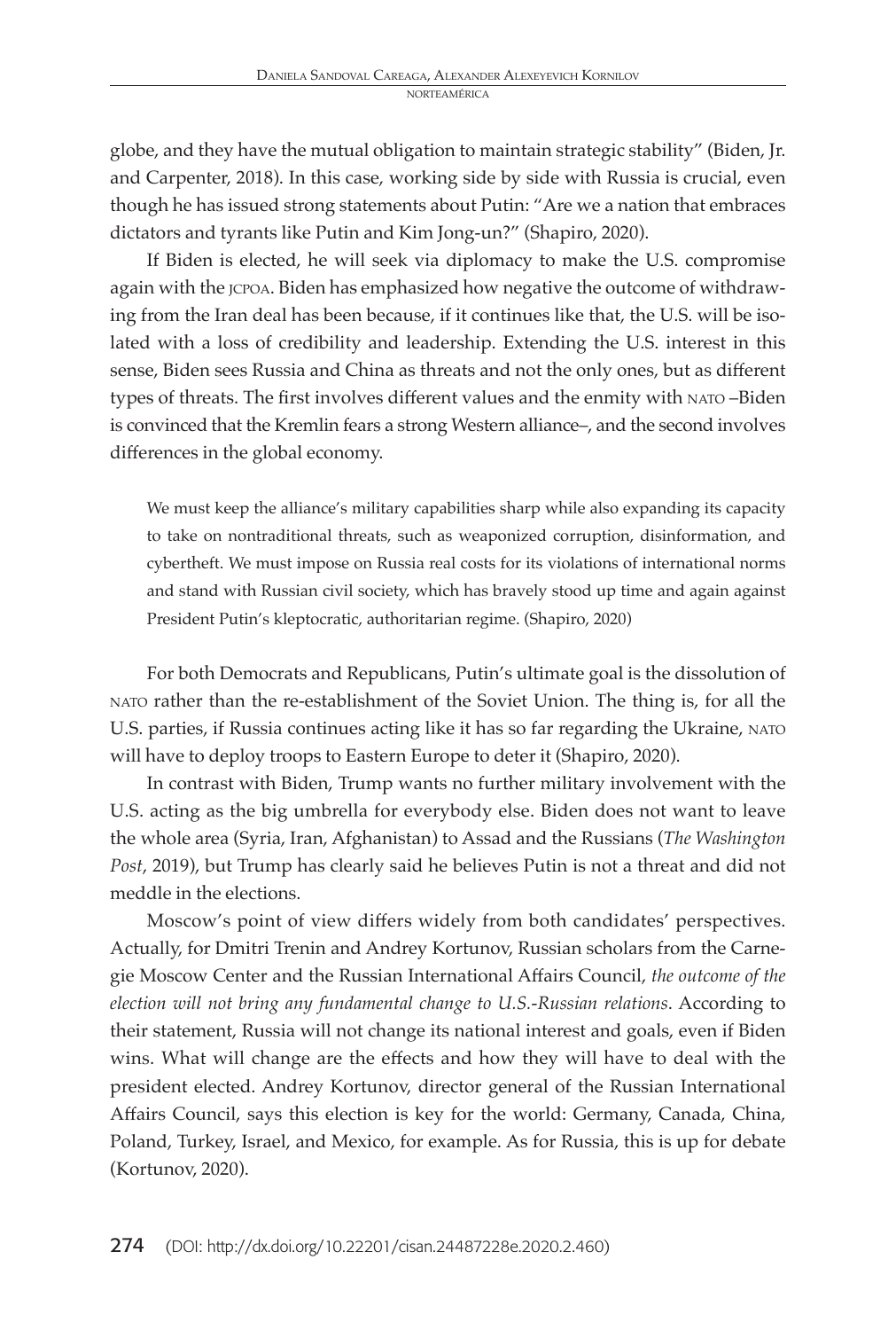For the Kremlin, if Trump is reelected by a comfortable margin, he will have a free hand to conduct an independent policy, disregarding the Democratic opposition. But, if Biden wins by a big margin, "After one or two years of hatred, such an outcome may tap some opportunities for resuming dialogue on military-political and counter-terrorism-related matters . . . [with] the Democrats' harsh public criticism of Russia's domestic and foreign policies in the media" (Trenin, 2020: 147). Even more interestingly, if Trump wins by a narrow margin, Russia will still play the role of Trump's "string-puller" and the enemy of the Democrats, the media, and most of the Establishment. It is crucial to state that if Trump wins, Russia will have to see to what extent he will continue professing interest in improving relations with Moscow given his unstable policy.

Trump has criticized the United States' allies and "has caused significant harm to the unity of the West" (Kortunov, 2020). Nevertheless, regarding Russia, the economic sanctions are still there, and for many reasons: the Ukraine, Syria, chemical weapons. Plus, diplomatic tensions exist between these countries' embassies and pressure against Russia's allies such as Cuba, Syria, and Venezuela has increased.

For example, it was in the White House, and not on Capitol Hill, that the idea to completely destroy the entire system of strategic arms control between the United States and Russia was dreamt up and took shape. It was the Commander-in-Chief who made the decision, not once but twice, to launch missile attacks on Syria's infrastructure. It was the President who authorized the liquidation of Iranian General Qasem Soleimani. The list of such "initiatives" of the White House goes on and on. (Kortunov, 2020)

The move on Soleimani was risky. Sergei Lavrov stated that this man's killing would only bring negative outcomes. For Russian Senate Foreign Affairs Committee Chair Konstantin Kosachev, Trump simply demonstrated that he was not up to the tasks of exercising U.S. foreign policy and of resolving his domestic issues (Suchkov, 2020) –this, in reference to the fact that Congress did not know about this action beforehand. With Soleimani dead, Russia may become more important in the area because since he had been in charge of Iranian military and clandestine operations across the Middle East, and most of the time the coordination on the ground in Syria was between him and the Russian military. Russia is also examining Trump's inappropriate Middle East Plan, which has no support from Moscow.

It does not really make any difference what Trump thinks of Putin. What is important is that relations between the United States and Russia have not improved in any area during his time as president. Quite to the contrary, they have continued to deteriorate on all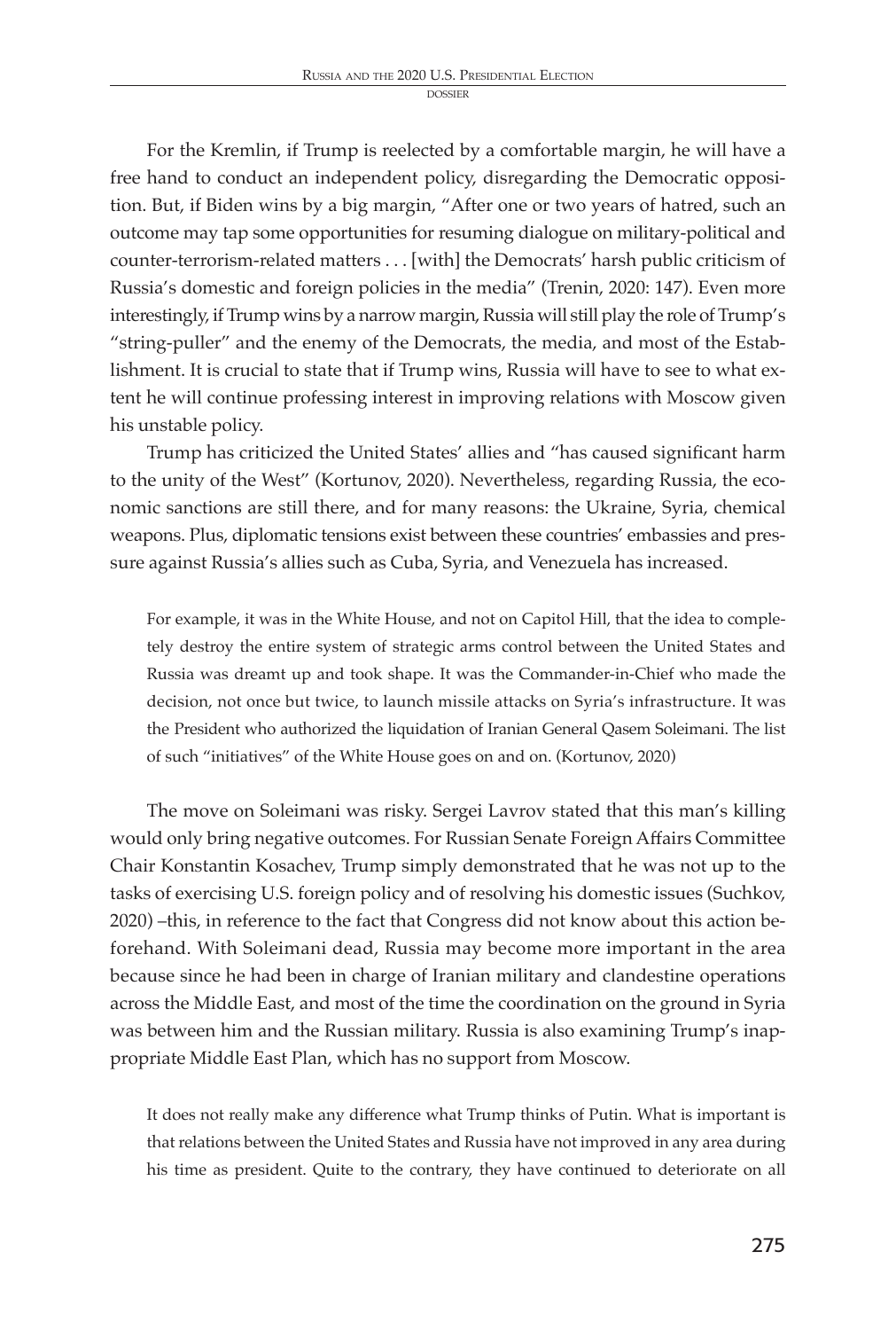fronts. . . . Only a strong president can win over Congress, shut down his opponents at home, and take full responsibility for the commitments made. Donald Trump turned out to be a weak president. The [U.S.] American elite has remained divided these three and a half years. . . . Unfortunately, there is every reason to believe that Joe Biden will be another weak president. (Kortunov, 2020)

For the Russians, both governments' pragmatism will be the strongest factor in this bilateral relationship. According to the Kremlin, White House decision-making has projected a weak international exercise of power. While Biden says that Russia is in severe decline and a second-rate military power, Russian researchers and politicians see the U.S. as a vulnerable place for the spread of radical left-wing ideas since the riots against racism have increased this year (Kravchenko, 2020). While the Kremlin sees Trump and Biden as weak leaders, the U.S. states that it is impossible to tell where the decisions of Putin's government end and the interests of Putin and his circle of oligarchs begin because they operate as one unit.

In this sense, the U.S. elections will show fundamentally that the bilateral relationship will continue to be built on the basis of the lowest common denominator, regardless of whether Biden or Trump wins. The difference will depend upon their actions and the level of geopolitical tension they arrive at. Plus, Biden, unlike Trump, will have a more constructive position on arms control (the low common denominator needed), but will have a hard line regarding the Ukraine and the human rights discourse, as well as being more consistent and predictable.

In summary, in pragmatic terms of power and balance in the international system, Russia will move forward with the project of a Greater Russia and a revisionist multipolar world. Nevertheless, a geopolitical role is not the only item on its agenda. Russian foreign policy includes extending its partnerships around the world, not only in the post-Soviet space or with the European Union –talking about the immediate West— and Asia. From a geopolitical point of view, Russia projects –and will continue to project— its spatial and territorial identity as a source of power linked to foreign policy objectives and the defense of its interests, not only in Eurasia but also beyond the Atlantic and the Pacific Oceans, reinforcing an independent foreign policy.

As mentioned above, Sergei Lavrov has referred to a post-West world order, in which Russia is no longer a weak actor and is moving in a multipolar world that does not qualify as a new Cold War. Russia has faced the sanctions because of Crimea in 2014; it has dealt with the U.S. withdrawal from the Joint Comprehensive Plan of Action (jcpoa) and nato's expansion; plus, more economic sanctions against political figures, entrepreneurs, and companies since 2017 because of the alleged cyber interventions in the U.S., the United Kingdom, and Germany.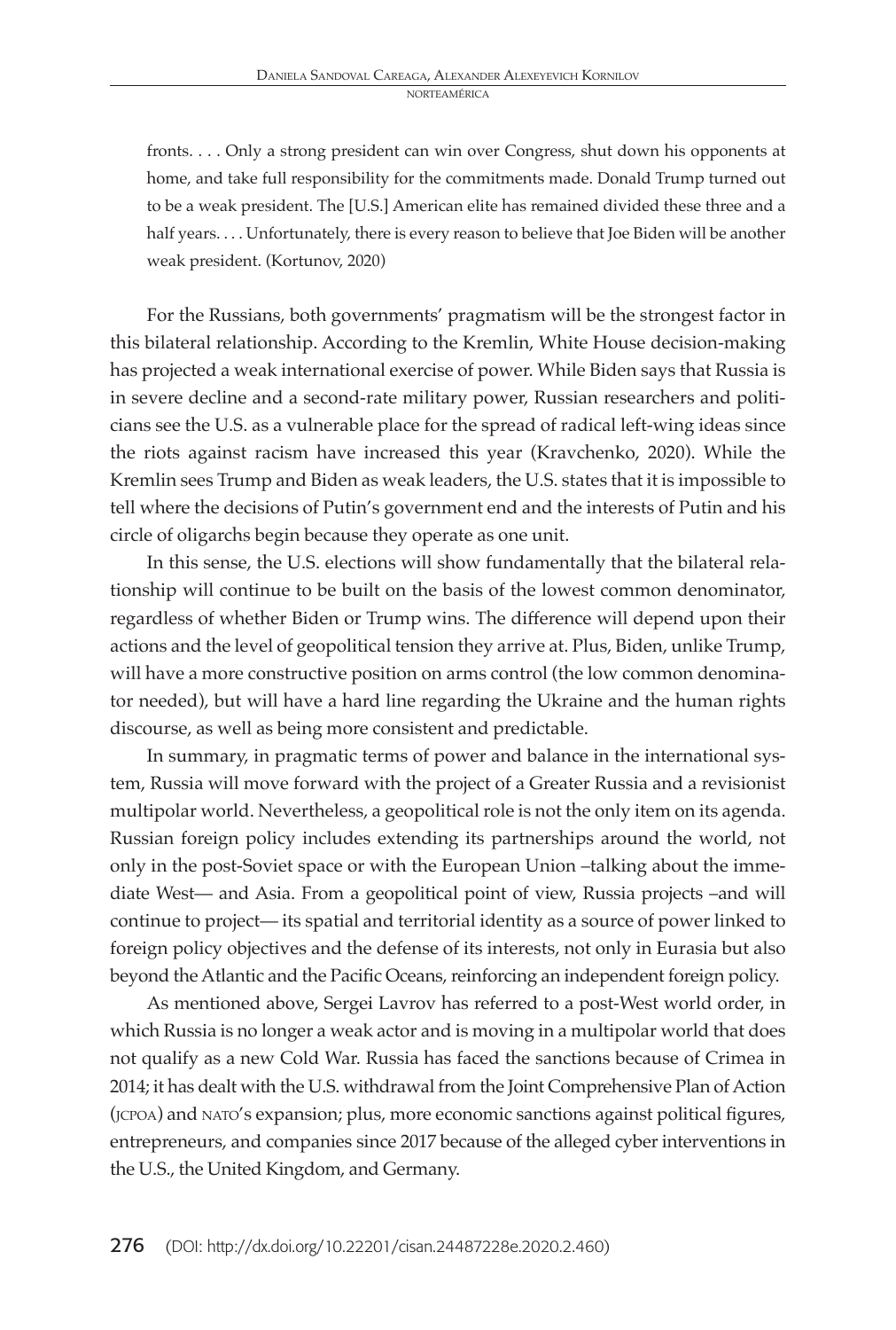In terms of power, Russia has started to work on Nye's solution of projecting its soft power to counteract the allegations against it. This includes the display of a multi-vector foreign policy based on smart power, like in Syria, or with China. Sergei Lavrov saw the projection of soft power as an area of opportunity since 2014, when the Ministry of Foreign Affairs opted for a strategy regarding humanitarian action as a tool to counteract international discrediting of its policies. This turned into the Concept of the Russian Federation's State Policy in the Area of International Development Assistance, approved in 2014, and the Foreign Policy Activity state program starting in 2020.

For Russia, an even more crucial question exists than who is their best option in the White House: What comes next in the U.S. political system and its stability? Decision-makers and think-tanks in Russia are alarmed by the growth of tension and disturbances. Moscow's self-interest regarding the U.S. is to maintain a dialogue with a president who can obtain support from the Congress and has a clear foreign policy.

It would be wrong to assume that the current U.S. crisis is beneficial to Russia. A nuclear and economically global U.S. in crisis or chaos poses a security threat to many countries of the world. Russia is not the exception here. Any kind of collapse of the U.S. would absolutely be the worst scenario for Russia and for the international structure. However, U.S. federal and local authorities still have enough time and competence to overcome the crisis or to transform it into an atmosphere of free and secure 2020 presidential elections.

Therefore, Trump's nationalistic U.S. America and Biden's aggressive stance pose a serious, long-term challenge to Russian foreign policy and geopolitical strategy. To clarify, on the one hand, a Trump victory would bring more uncertainty to Russian-U.S. relations regarding security, but at the same time, some positive outcomes could be expected when it comes to business deals and counter-terrorism warfare. On the other hand, a potential Biden victory could bring more predictability into complex international affairs that Russia and the United States have to deal with. The protracted Israeli-Palestinian conflict, the future of the Iranian atomic deal, strategic arms control and disarmament, relations with China, and other important issues can be named here. However, a new U.S. administration under Biden will become more rigid and unyielding when it comes to affairs with the Russian Federation. Only time will show if Moscow and Washington benefit from this.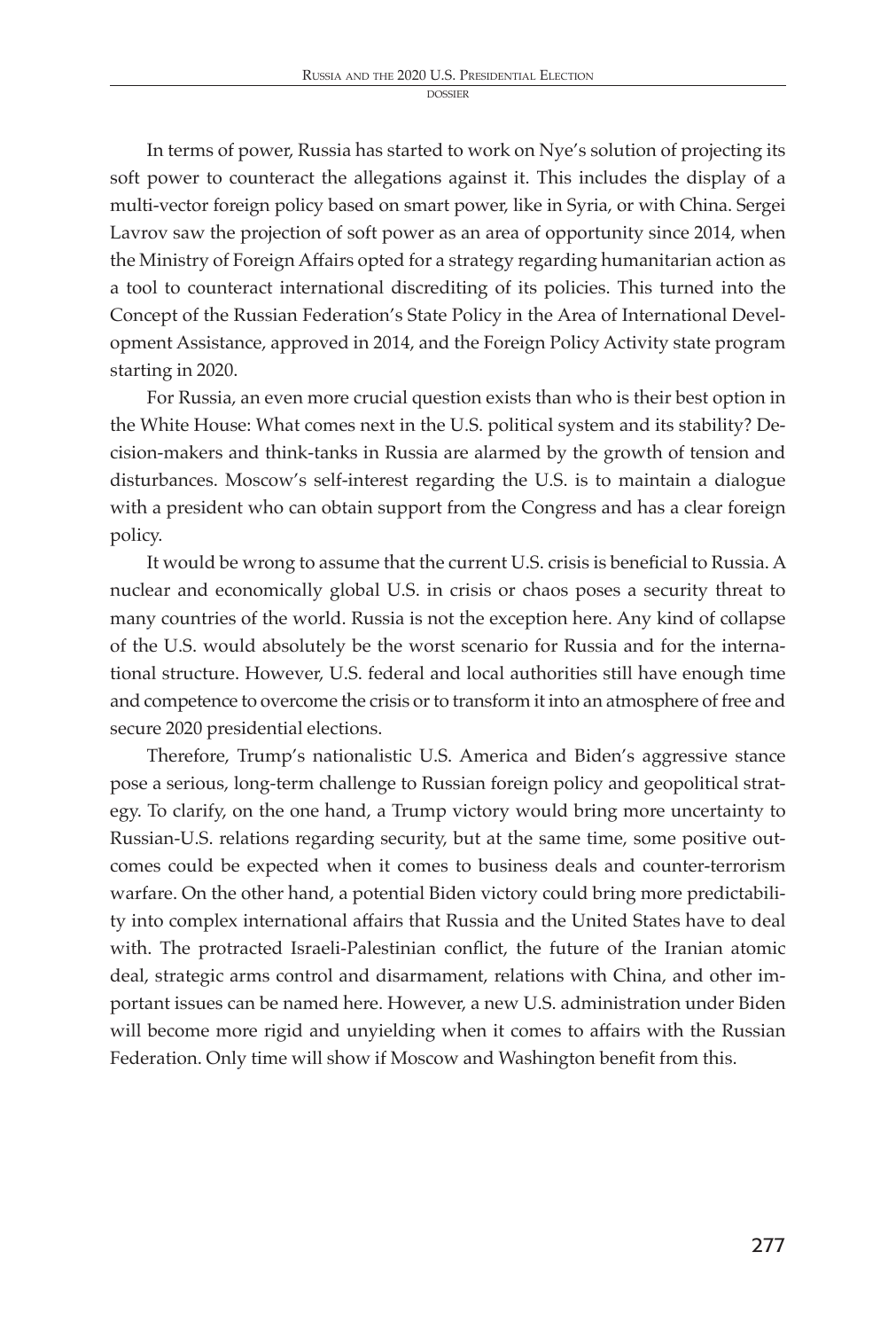# **BIBLIOGRAPHY**

#### *Al Jazeera News*

2020 "What Is in Trump's Middle East Plan?" https://www.aljazeera.com/pro grammes/newsfeed/2020/02/trump-middle-east-plan-200203075824511. html, accessed July 5, 2020.

BARKOUKIS, LEAH

2016 "Emerson College Polling Predicts Clinton Wins By Landslide," http:// townhall.com/tipsheet/leahbarkoukis/2016/11/07/emerson-college-pollingpredicts-clinton-wins-by-landslide-n2242543, accessed July 4, 2020.

#### Biden, Joe

- 2020 "Joe Biden for President and American Leadership," https://joebiden.com/ americanleadership/, accessed June 21, 2020.
- 2017 "Remarks by the Vice President on Nuclear Security," Washington, D.C. https://obamawhitehouse.archives.gov/the-press-office/2017/01/12/remarksvice-president-nuclear-security, accessed June 21, 2020.

Biden Jr, Joseph R., and Michael Carpenter

2018 "How to Stand up to the Kremlin," *Foreign Affairs*, https://www.foreignaffairs. com/articles/russia-fsu/2017-12-05/how-stand-kremlin, accessed June 15, 2020.

BUSKOVITCH, PAUL

- 2014 *Concept of the Russian Federation's State Policy in the Area of International Development Assistance*, http://interkomitet.com/foreign-policy/basic-documents/ concept-of-the-russian-federation-s-state-policy-in-the-area-of-internationaldevelopment-assistance/.
- 2012 *Historia de Rusia*, Madrid, Akal.

### Coutu, D.

2008 "Smart Power," *Harvard Business Review*, no. 11, https://hbr.org/2008/11/ smart-power, accessed October 27, 2020.

DOUGHERTY, JILL

2017 "Relations between the U.S. and Russia Have Reached Rock Bottom," http://www.newsweek.com/relations-betweenus-and-russia-have-reachedrock-bottom-678612, accessed June 11, 2020.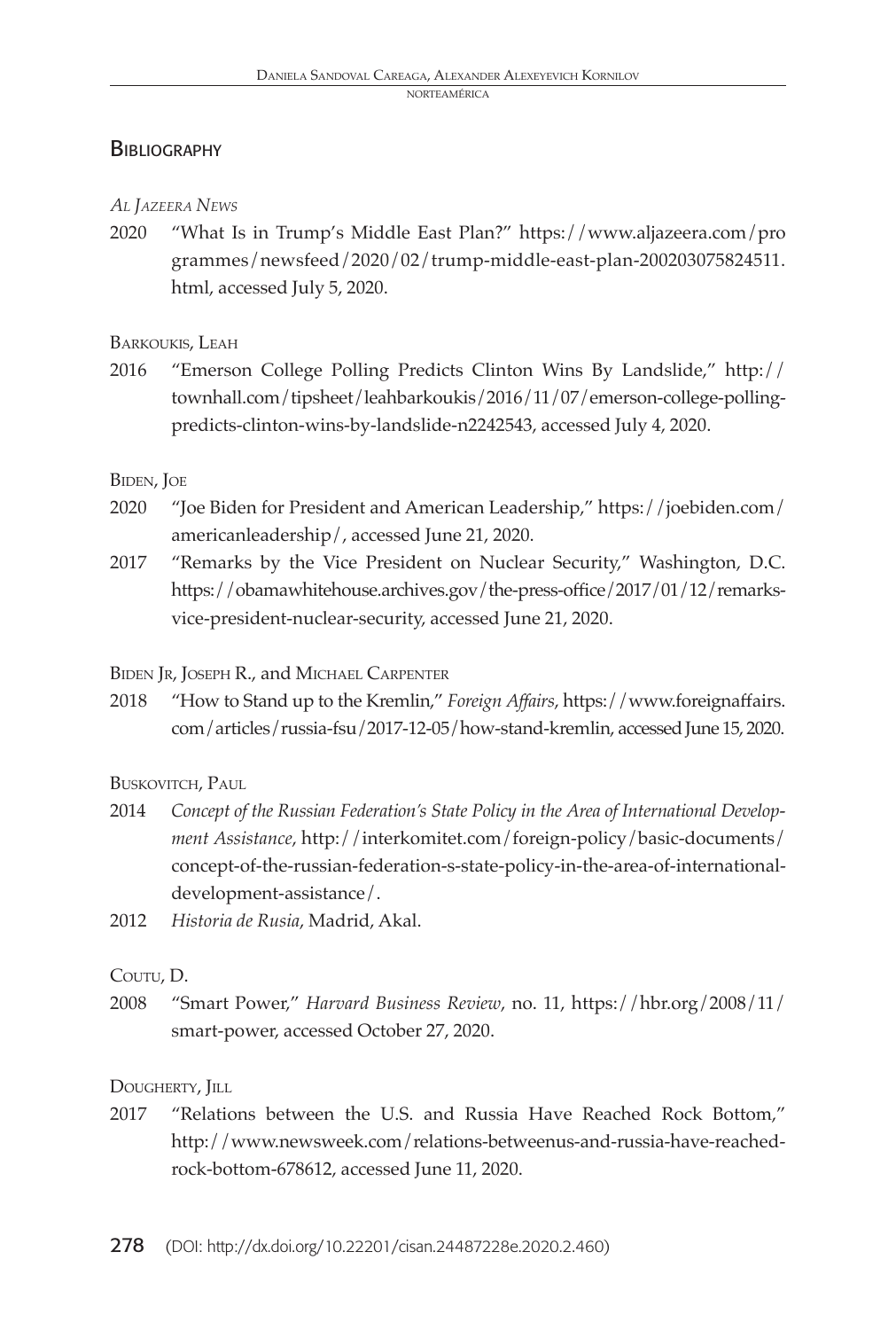#### dossie

# Dunn Cavelty, M., and V. Mauer

2020 *Foreign Policy Activity State Program*.

2010 *The Routledge Handbook of Security Studies*, Abingdon, UK, Taylor and Francis Group.

# Gerasimov, V.

2013 Ценность науки в предвидении ("The Value of Science in Foresight"), *Военно-Промышленный Курьер (Military Industrial Courier)*, vol. 41, no. 854, https:// www.vpk-news.ru/articles/14632, accessed October 27, 2020.

# Gromyko, A.

2020 "Russia-EU Modern Relations: Regional Features & Perspectives," September 22, Zoom live lecture during the International Summer School "Russia Goes Global: International Relations Trends & Challenges," Lobachevsky University, Nizhny Novgorod, Russia.

Haushofer, Karl

1998 "Why Geopolitik," in Gearóid Ó Tuathail, Simon Dalby, and Paul Routledge, eds., *The Geopolitics Reader*, Abingdon, UK, Routledge, pp. 33-36.

Hermann, Margaret G.

1980 "Explaining Foreign Policy Behavior Using the Personal Characteristics of Political Leaders," *International Studies Quarterly*, vol. 24, no. 1, March, pp. 7-46, https://doi.org/10.2307/2600126

# Kasymov, Shavkat

2012 "Statism in Russia: The Implications for US–Russian Relations," *Journal of Eurasian Studies*, vol. 3, no. 1, pp.58-68.

Kemaev, K.

2020 "History of Russian Foreign Policy & Diplomacy," September 14, Zoom live lecture during the International Summer School "Russia Goes Global: International Relations Trends & Challenges," Lobachevsky University, Nizhny Novgorod, Russia.

KORTUNOV, ANDREY

2020 "President Joe Biden and Russia," https://russiancouncil.ru/en/analyticsand-comments/analytics/president-joe-biden-and-russia/, accessed June 21, 2020.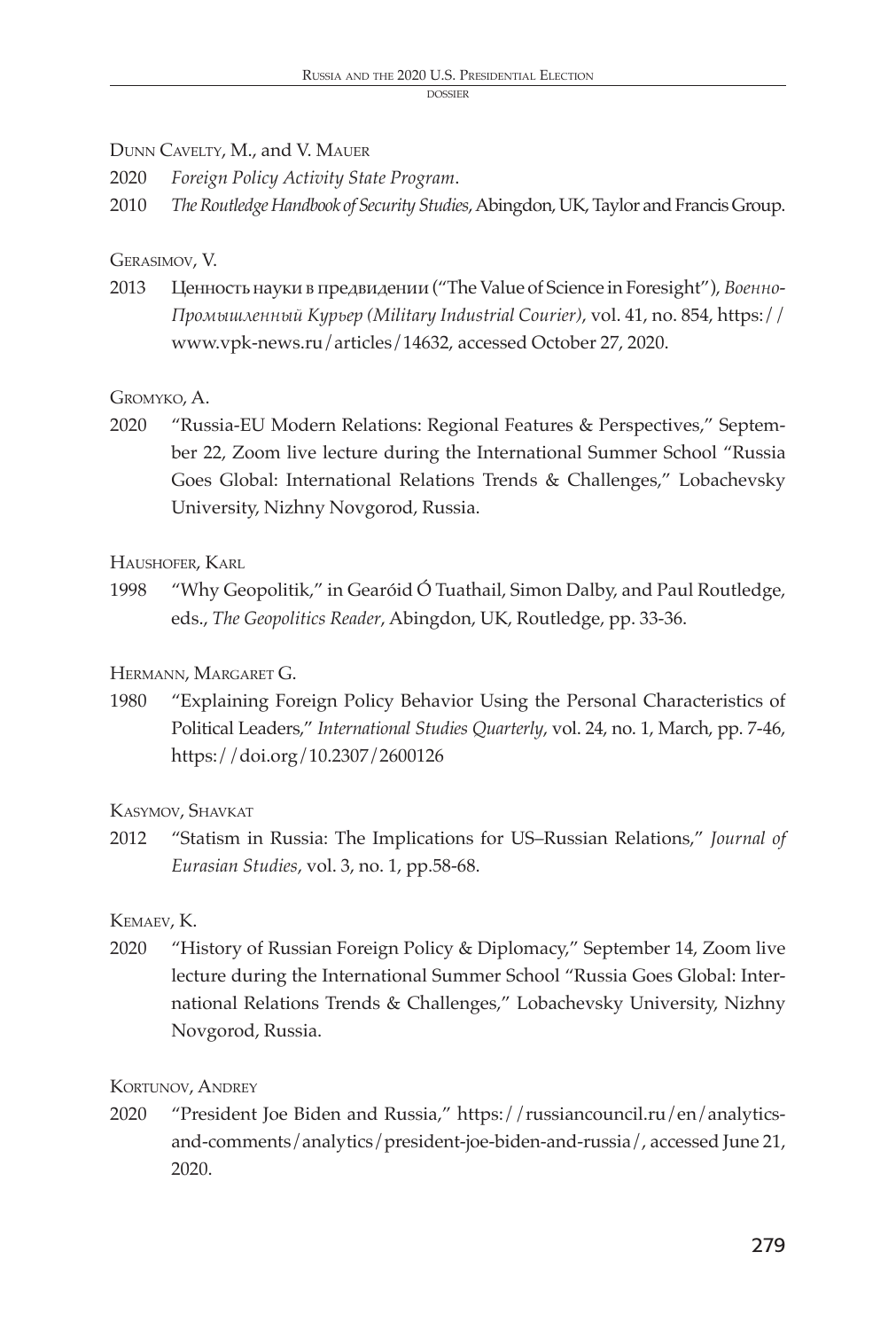#### Kravchenko, Ilya

2020 "Radical Left-wing Ideas Taking Root in the U.S.," Russian Institute for Strategic Studies, https://en.riss.ru/news/22865/, accessed June 12, 2020.

#### Laruelle, M.

2012 "Larger, Higher, Farther North … Geographical Metanarratives of the Nation in Russia," *Eurasian Geography and Economics*, vol. 53, no. 5, pp. 557-574, https://doi.org/10.2747/1539-7216.53.5.557

#### LAUTER, DAVID

2016 "The Man Behind the USC*/L.A. Times* Poll that Predicted Trump Winning," http://www.latimes.com/politics/la-na-pol-trump-polls-20161109-story. html, accessed July 3, 2020.

#### Library of Congress. Congressional Research Service

2017 "Russia and the U.S. Presidential Election," https://www.hsdl.org/?view &did=798197, accessed June 30, 2020.

#### Lukyanov, F.

2020 *Global Governance and World Order*. *riac Forecast 2019-2024*, https://russiancouncil.ru/en/2019-globalgovernance, accessed September 12, 2020.

#### Matos Franco, Rainer

2020 "Russia, Socialism and Other Minutiae," YouTube interview, https://www. youtube.com/watch?v=V8wSOoKyerA&list=WL&index=115&t=0s, accessed July 1, 2020.

#### Mearsheimer, J.

2001 *The Tragedy of Great Power Politics*, New York, Norton.

#### Meister, Stefan

2016 "The 'Lisa Case': Germany as a Target of Russian Disinformation," *nato Review Magazine*, July.

#### Mel'vil', Andrei, and Tatiana Šakleina

2005 *Russian Foreign Policy in Transition: Concepts and Realities*, Budapest, ceu Press.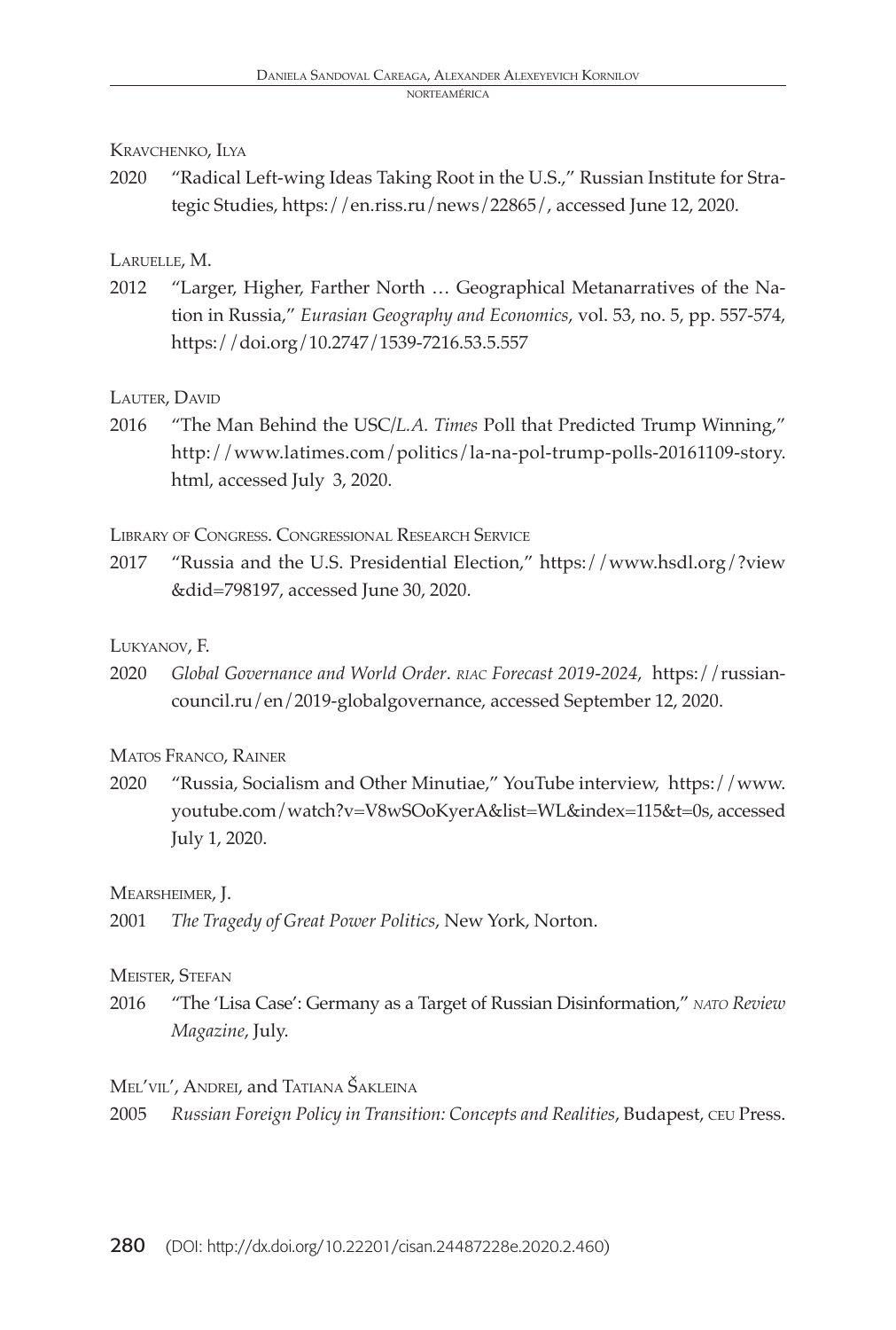#### dossie

# Milosevich-Juaristi, Mira

2017 "EEUU y Rusia, enemigos íntimos," Real Instituto Elcano, http://www.rea linstitutoelcano.org/wps/portal/rielcano\_es/contenido?WCM\_GLO BALCONTEXT=/elcano/elcano\_es/zonas\_es/ari54-2017-milosevichjuaristieeuu-rusia-enemigos-intimos, accessed June 3, 2020.

Ministry of Foreign Affairs of the Russian Federation

2016 *Foreign Policy Concept of the Russian Federation* (approved by President of the Russian Federation Vladimir Putin on November 30, 2016), https://www. mid.ru/en/foreign\_policy/official\_documents/-/asset\_publisher/CptICk B6BZ29/content/id/2542248.

Morgenthau, Hans J.

1978 *Politics among Nations*, 5th ed., New York, Knopf.

National Research University Higher School of Economics

2018 *World Politics after the Cold War Ended*, video, https://www.coursera.org/ learn/contemprorary-geopolitics/lecture/a7LHn/world-politics-after-thecold-war-ended, accessed August 19, 2020.

# nato (North Atlantic Treaty Organization)

- 2018 "Russian Meddling in Elections and Referenda in The Alliance," Science and Technology Committee, pp. 1-17.
- 1999 "Membership Action Plan approved by the Heads of State and Government Participating in the Meeting of the North Atlantic Council," https://www.nato. int/cps/en/natohq/official\_texts\_27444.htm?selectedLocale=en, accessed June 27, 2020.

Nieto, María Isabel

2018 "Las relaciones Estados Unidos-Rusia en la era Trump," *unisci Journal*, no. 48, October, pp. 91-128.

# Nye, J. S.

- 2020 "Technology Is Driving Another Global Power Shift," *The Strategist*, https:// www.aspistrategist.org.au/technology-is-driving-another-global-powershift/, accessed September 27, 2020.
- 2010 "Prefacio y Capítulo 5: El poder blando y la política exterior americana. Soft Power, Public Affairs, New Hampshire, 2004," *Relaciones Internacionales*, no. 14,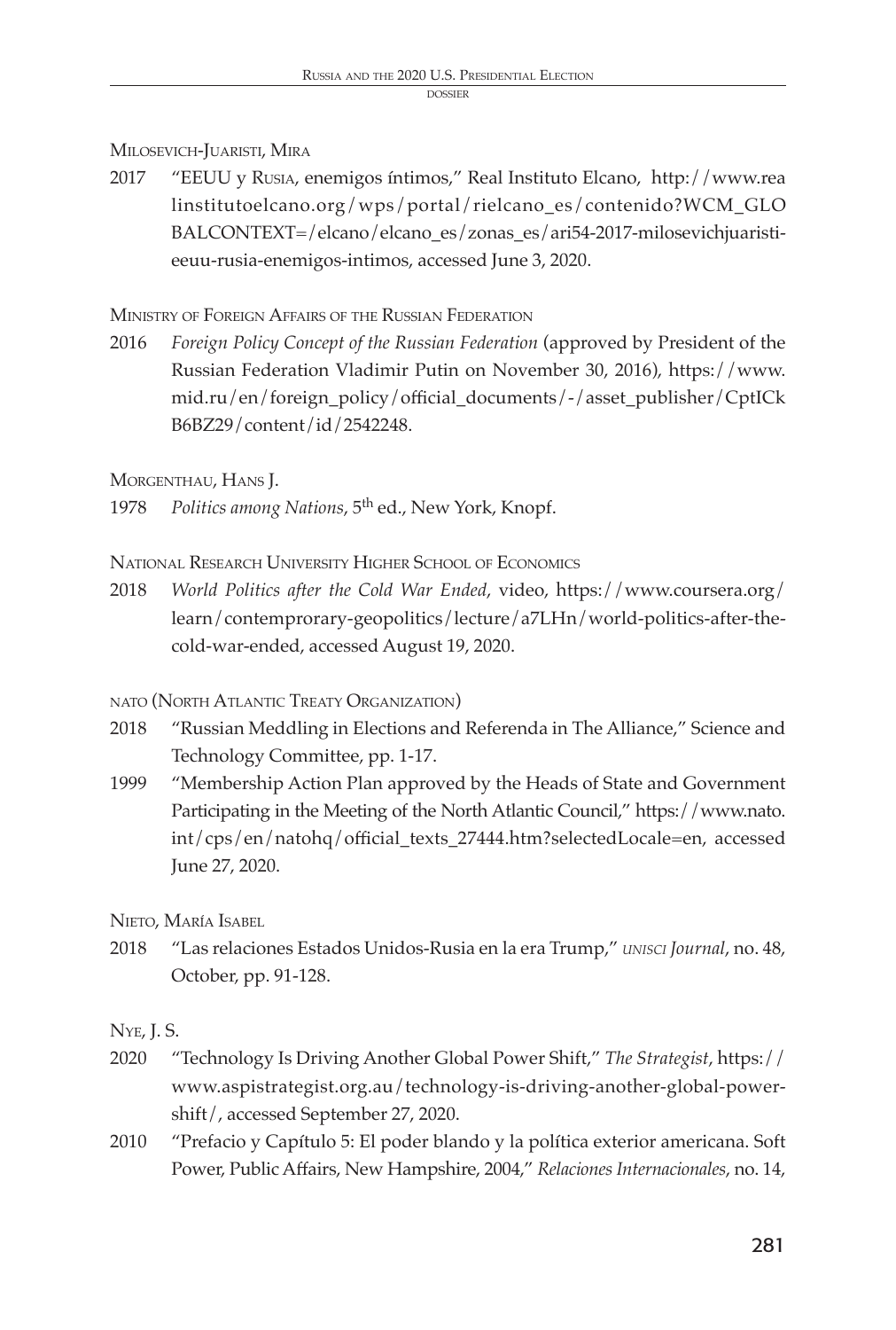pp. 117-140, https://revistas.uam.es/relacionesinternacionales/article/ view/5019.

#### ORTUNG, ROBERT, and INDRA OVERLAND

2011 "A Limited Toolbox: Explaining the Constraints on Russia's Foreign Energy Policy," *Journal of Eurasian Studies*, vol. 2, no. 1, pp. 74-85.

Pedro, Nicolás, De

2016 "La sombra del Kremlin en las elecciones de Estados Unidos," in Eckart Woertz, comp., *Elecciones presidenciales en Estados Unidos*, Barcelona, CIDOB, pp. 35-38.

#### Prokop, Andrew

2016 "The Polls Are Split between Hillary Clinton Winning and Hillary Clinton Winning in a Landslide," http://www.vox.com/2016/10/18/13311128/pollstrump-clinton-2016-winning, accessed July 4, 2020.

#### Putin, Vladimir

2017 "Unveiling of Monument to Alexander III," http://en.kremlin.ru/events/ president/news/56125, accessed July 1, 2020.

### SAROUÍS, D.

1993 "El neorrealismo en la reflexión teórica contemporánea: una reseña crítica," *Revista Mexicana de Ciencias Políticas y Sociales*, vol. 38, no. 153, pp. 9-47.

Shapiro, Daniel, Thomas Schaffner, and Angelina Flood

2020 "2020 U.S. Presidential Candidates on Russia: What Have They Said So Far?" https://www.russiamatters.org/analysis/2020-us-presidential-candidatesrussia-what-have-they-said-so-far, accessed June 15, 2020.

### Suchkov, Maxim A.

2020 "How Russia Is Reading the Killing of Qasem Soleimaini," https://www.almonitor.com/pulse/originals/2020/01/russia-soleimani-iran-us-strikesiraq.html, accessed June 12, 2020.

### *The New York Times*

2016 "Presidential Election Results: Donald J. Trump Wins," http://www.nytimes. com/elections/results/president, accessed July 3, 2020.